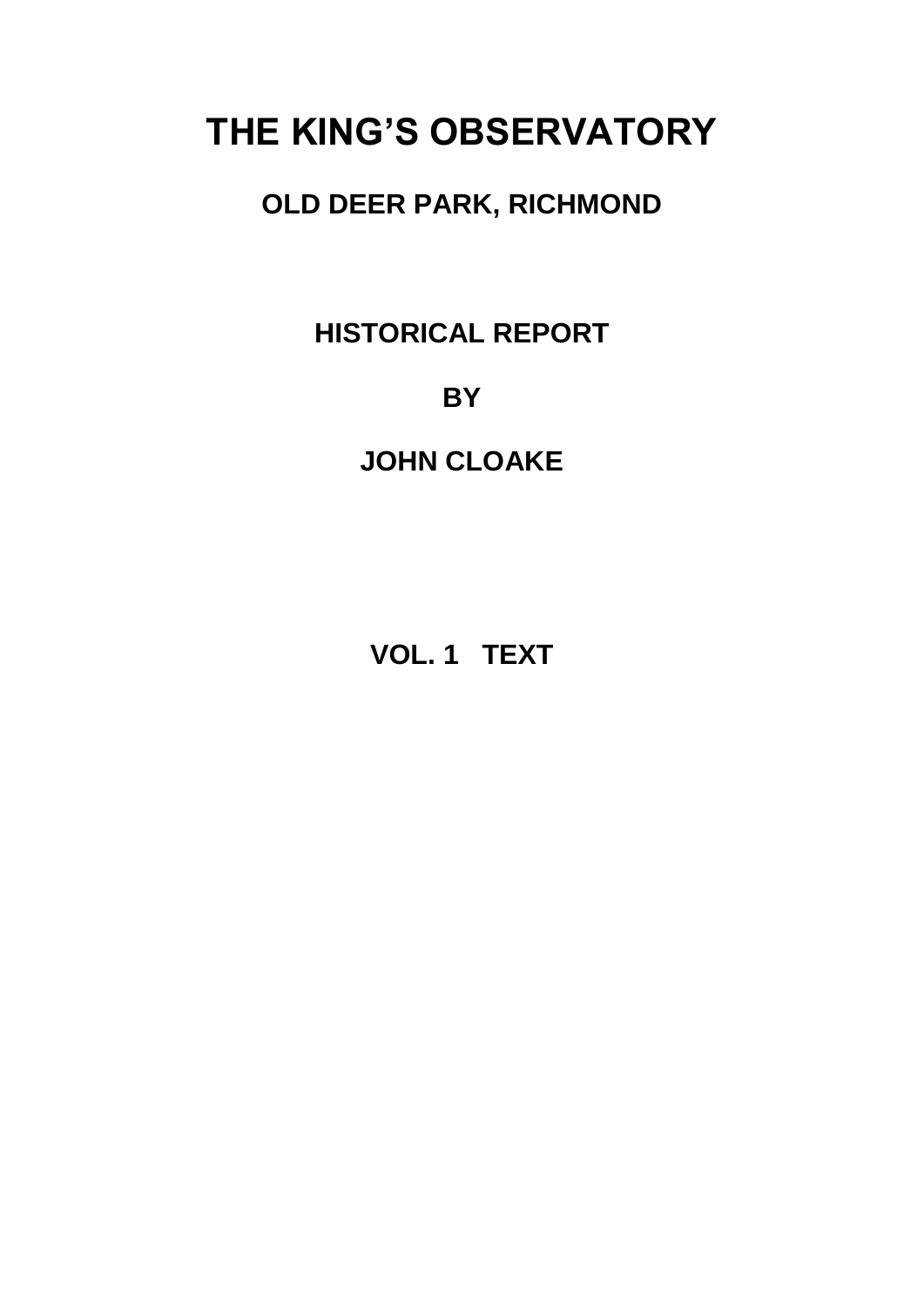### **THE KING'S OBSERVATORY**

### **HISTORICAL REPORT**

#### **VOL. 1 – TEXT – CONTENTS**

- 1. Chronology of occupants of the Observatory and responsible Government agencies
- 2. Early history of the site
- 3. The Observatory building
- 4. The Observatory compound
- 5. The work of the Observatory while in Royal hands and the Royal collections
- 6. The work of the Observatory for scientific purposes 1842-1980
	- a. The British Association for the Advancement of Science 1842-1871
	- b. The Royal Society 1871-1899
	- c. The National Physical Laboratory 1900-1910
	- d. The Meteorological Office 1910-1980
- 7. The internal arrangement of the Observatory building
- 8. The outbuildings
- 9. Adaptation to use as a commercial office
- 10. Archaeological remains
- Appendix I General chronology
	- II Site chronology
	- III Sources documents
	- IV Sources books and articles

Note: Maps, plans and illustrations (with a note of their sources) are in Vol.2.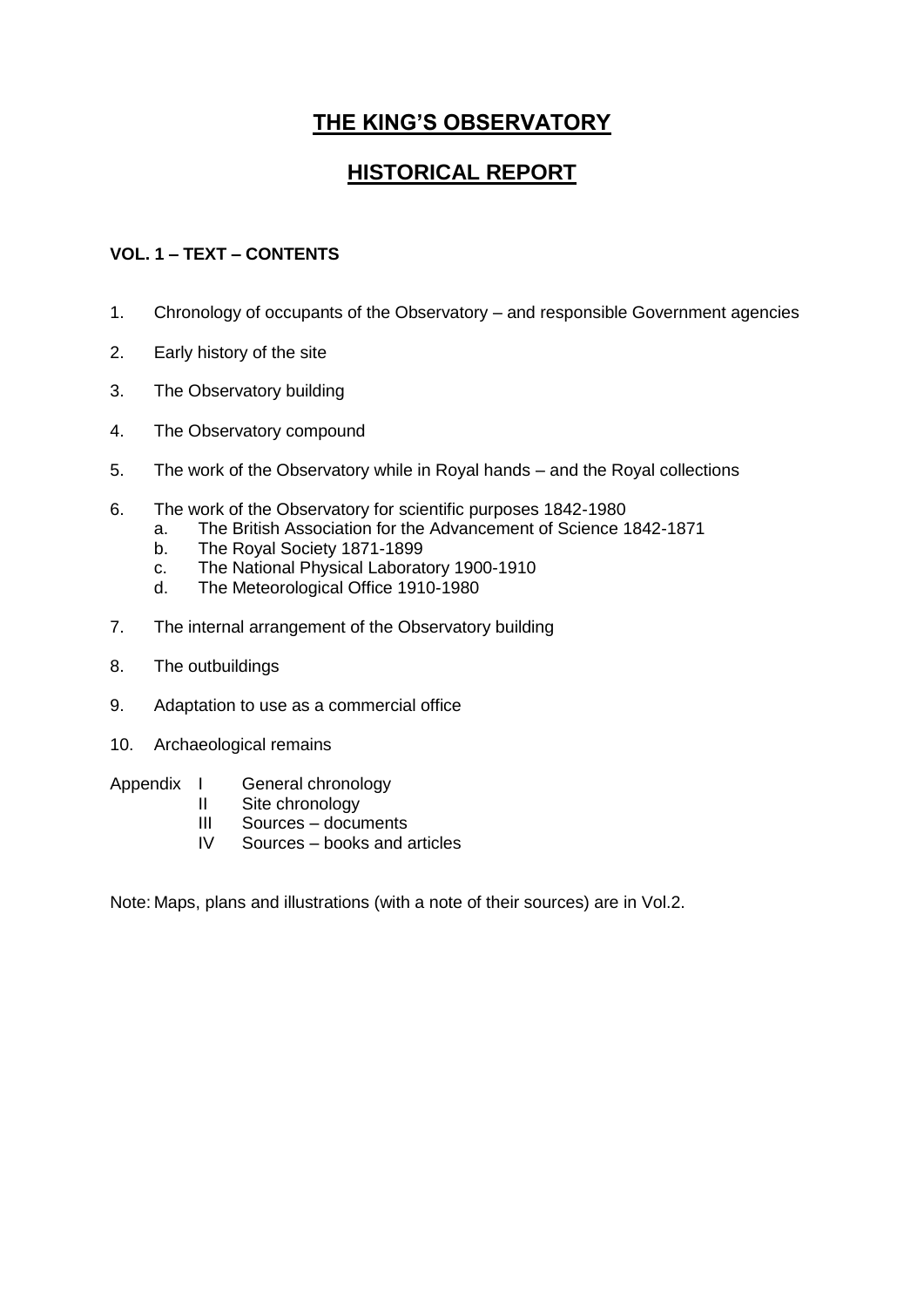# **1. CHRONOLOGY OF OCCUPANTS**

| 1768-69                                     | Observatory built                                                              |  |  |  |  |  |
|---------------------------------------------|--------------------------------------------------------------------------------|--|--|--|--|--|
| 1769-1840                                   | Directly in Crown hands                                                        |  |  |  |  |  |
| [1840-1842 negotiations with Royal Society] |                                                                                |  |  |  |  |  |
| 1842-71                                     | British Association for the Advancement of Science (by 'grace & favour         |  |  |  |  |  |
|                                             | grant') (Kew Committee established 1849)                                       |  |  |  |  |  |
| 19.6.1871                                   | Handed over to Kew Committee of Royal Society                                  |  |  |  |  |  |
| 1881-82                                     | Office of Works finds that no official notification of the 1871 handover was   |  |  |  |  |  |
|                                             | given. The Queen's permission was given for continued occupation by the        |  |  |  |  |  |
|                                             | Royal Society, still on a grace & favour licence (but with 'acknowledgement'   |  |  |  |  |  |
|                                             | rent of 55 shillings p.a.)                                                     |  |  |  |  |  |
| 30.11.1882                                  | Licence to Royal Society issued: enrolled 22.12.1882                           |  |  |  |  |  |
| 6.4.1883                                    | Revised licence enrolled                                                       |  |  |  |  |  |
| 1.1.1900                                    | National Physical Laboratory (under auspices of Royal Society) takes over      |  |  |  |  |  |
| 1.7.1910                                    | Meteorological Office (under auspices of Royal Society) takes over             |  |  |  |  |  |
|                                             | (1910-1913 – all NPL work transferred to Bushy House)                          |  |  |  |  |  |
| 1920                                        | Meteorological Office transferred to control of Air Ministry                   |  |  |  |  |  |
| 1964                                        | Air Ministry merged into Ministry of Defence                                   |  |  |  |  |  |
| 1980                                        | Meteorological Office work at 'Kew' terminated.                                |  |  |  |  |  |
| 1981                                        | Observatory offered for sale or long lease by Cluttons estate agents on        |  |  |  |  |  |
|                                             | behalf of Crown Estate Commissioners.                                          |  |  |  |  |  |
| 22.11.1982                                  | Tripartite agreement between Crown Estate Commissioners, J E Lesser &          |  |  |  |  |  |
|                                             | Sons (Holdings) Ltd and Trustees of Royal Mid-Surrey Golf Club re. rights      |  |  |  |  |  |
|                                             | of access on access road etc.                                                  |  |  |  |  |  |
| 21.12.1982                                  | Lease to J. E. Lesser & Sons (Holdings) Ltd for 99½ years from 5 July          |  |  |  |  |  |
|                                             | 1982                                                                           |  |  |  |  |  |
| 30.5.1985                                   | Above lease extended by further 25 <sup>1/2</sup> years to expire 5 July 2107. |  |  |  |  |  |
| $[1985 - 86?]$                              | J E Lesser & Sons (Holdings) Ltd sell head lease to Hill Samuel Bank Ltd.      |  |  |  |  |  |
| 25.4.1986                                   | Sub-lease to Solaglas Ltd and Solaglas Holdings Ltd for 25 years expiring      |  |  |  |  |  |
|                                             | 24 March 2011                                                                  |  |  |  |  |  |
| 27.5.1986                                   | Lease registered in name of Autoglas Ltd (a division of Solaglas)              |  |  |  |  |  |
| 27.12.1989                                  | Hill Samuel Bank Ltd sell head lease to Kew Holdings Ltd (Mr R J F             |  |  |  |  |  |
|                                             | Brothers)                                                                      |  |  |  |  |  |
| 1990                                        | Autoglas Holdings (aftersale of building glass side of Solaglas)               |  |  |  |  |  |
| 1992                                        | Autoglas change name to Belron                                                 |  |  |  |  |  |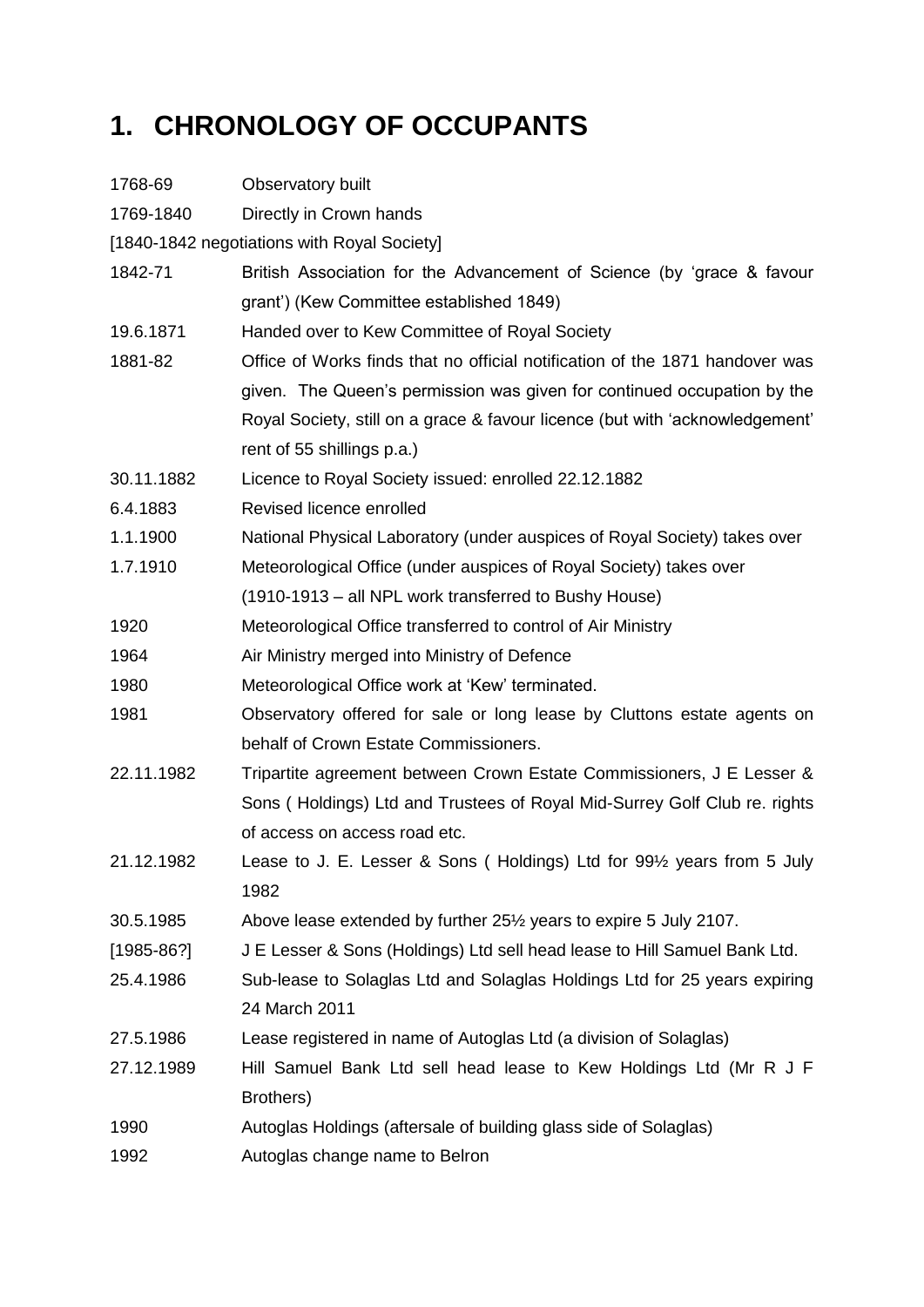#### **Responsible Government Agencies**

| 1782 | <b>Commissioners of Woods and Forests</b> |  |
|------|-------------------------------------------|--|
|      |                                           |  |

1810 Commissioners of Woods and Forests and Land Revenues

- 1831 Commissioners of Woods, Forests, Land Revenues, Works and Buildings
- 1851 Split into new Office of Works and Public Buildings and Commissioners of Woods and Forests. [Office of Works and Public Buildings take over responsibility for work in Observatory buildings shortly before 1881, but Woods and Forests remain responsible for the land].
- 1924 Commissioners of Woods and Forests become Commissioners of Crown Lands.
- 1956 Commissioners of Crown Lands become Commissioners of Crown Estate
- [ ? ] Ministry of Works becomes Ministry of Public Buildings and Works (MPBW)
- 1967 MPBW merged into Department of Environment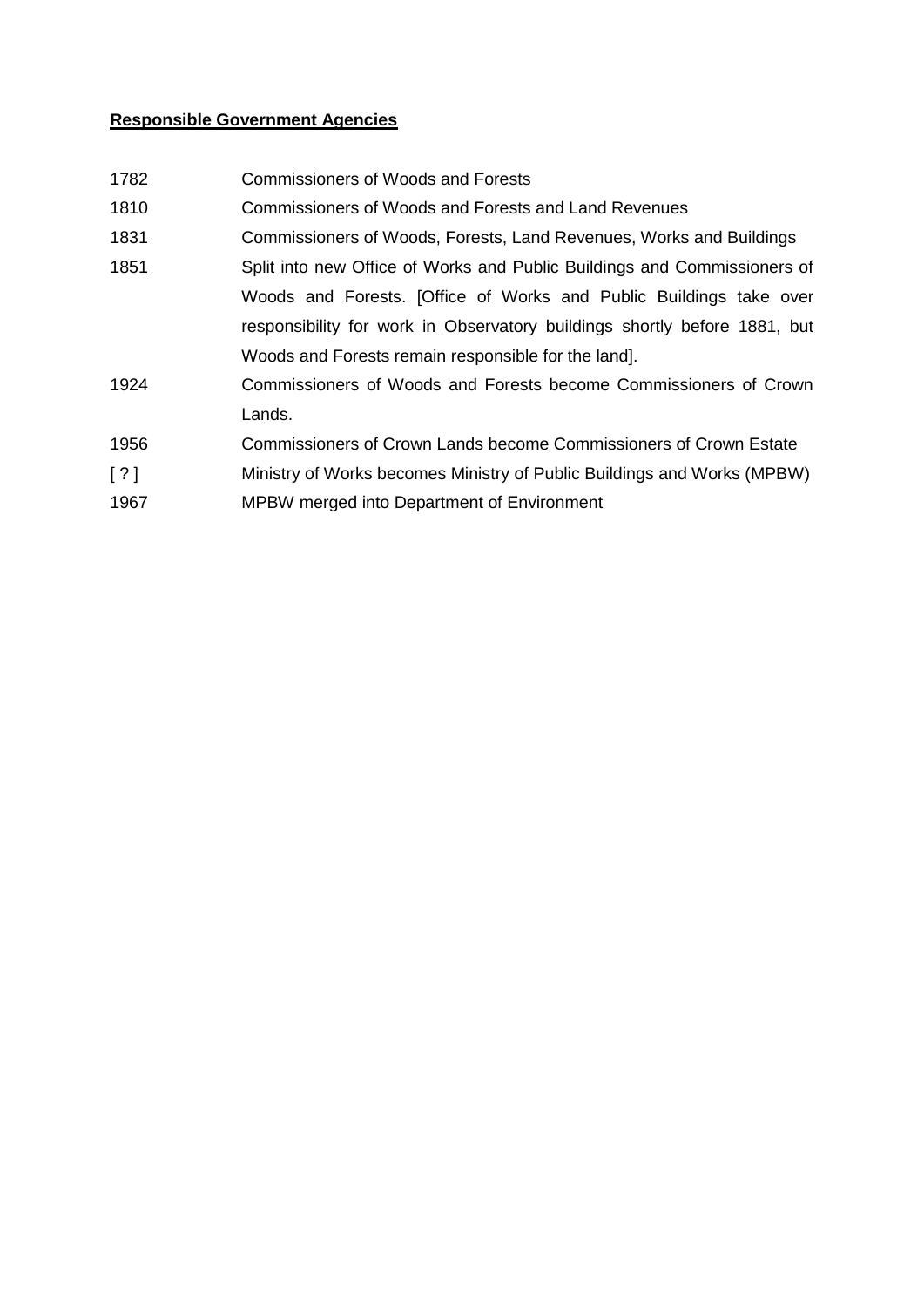### **2. EARLY HISTORY OF THE SITE**

The ground on which the Observatory stands was originally part of the demesne land of the manor of Shene (the old name of Richmond).

#### **The Manor of Shene**

The earliest known historical reference to Shene is in the will of Theodred, Bishop of London, who died in 951 holding land at 'Sceon' (Shene) among other places – but where this was, or how much, remains unknown. At the time of Domesday Shene was a part of the royal manor of Kingston. King Henry I divided off the area of Shene and Kew and granted it as 'the Manor of Shene' to the Norman family of Belet. It came back into royal hands about 1314. King Edward III converted the manor house into a palace.

#### **The Charterhouse of Shene**

In September 1414 King Henry V founded the Carthusian monastery named the Charterhouse of Jesus of Bethlehem of Shene, granting to it from his demesne land ground on the north side of Shene Palace containing 1725 feet in length (from 'Hakelote by Diversbusshe' at the south to 'Ar nietislote' at the north) and 1305 feet 8 inches in breadth from east to west. In the following April a revised charter added more land on the north side: the north-south dimension was now to be 3125 feet from Hakelote as before on the south to 'the cross called Crossashe' on the north. ('Crossashe' would have been by the riverside, about where the former Isleworth Ferry Gate of Kew Gardens was situated). In the meantime the actual monastic enclosure had been laid out at the northern end of the original grant. Further royal grants of demesne land were added to the Charterhouse holding in 1442 and 1479. (Figure 1).

A plan of the Charterhouse enclosure c.1420 was published by John Cloake in 1977, subsequently slightly revised in 1990 and 1995 (Figure 2).

#### **'West Sheen' and the Old Deer Park**

The Charterhouse was dissolved in 1538, refounded in 1556 and dissolved a second time in 1558. After the dissolution the site became first a nobleman's mansion called Sheen Place; then, with the addition of a few more large houses, the hamlet of 'West Sheen'. In 1604 King James I created a new park for Richmond Palace which included nearly all the former Charterhouse land outside the bounds of the actual monastic enclosure. (This park is today the Old Deer Park and a southern part of Kew Gardens). By the  $18<sup>th</sup>$  century it was divided into many closes (Figure 3).

By the 1760s the whole hamlet of West Sheen within the old monastic boundary walls was divided between two main crown leases (with several sub-leases). King George III was embarking on a project to build a new palace in the Old Deer Park and in order to enhance the park and have clear views, he bought out the West Sheen leaseholders and in 1769-71 demolished the last traces of the hamlet including the boundary walls. (The sites of these walls can still be discerned in the grass after a very dry summer and are clearly visible in the aerial photograph of September 1929 (Figure 24).

The King had a keen interest in astronomy and wished to observe for himself the transit of Venus across the sun forecast for 3 June 1769. The observatory which had been built by Samuel Molyneux, Secretary to Prince Frederick, in the 'White House' at Kew about 1720 had fallen into disuse and disrepair, though the White House was still occupied by George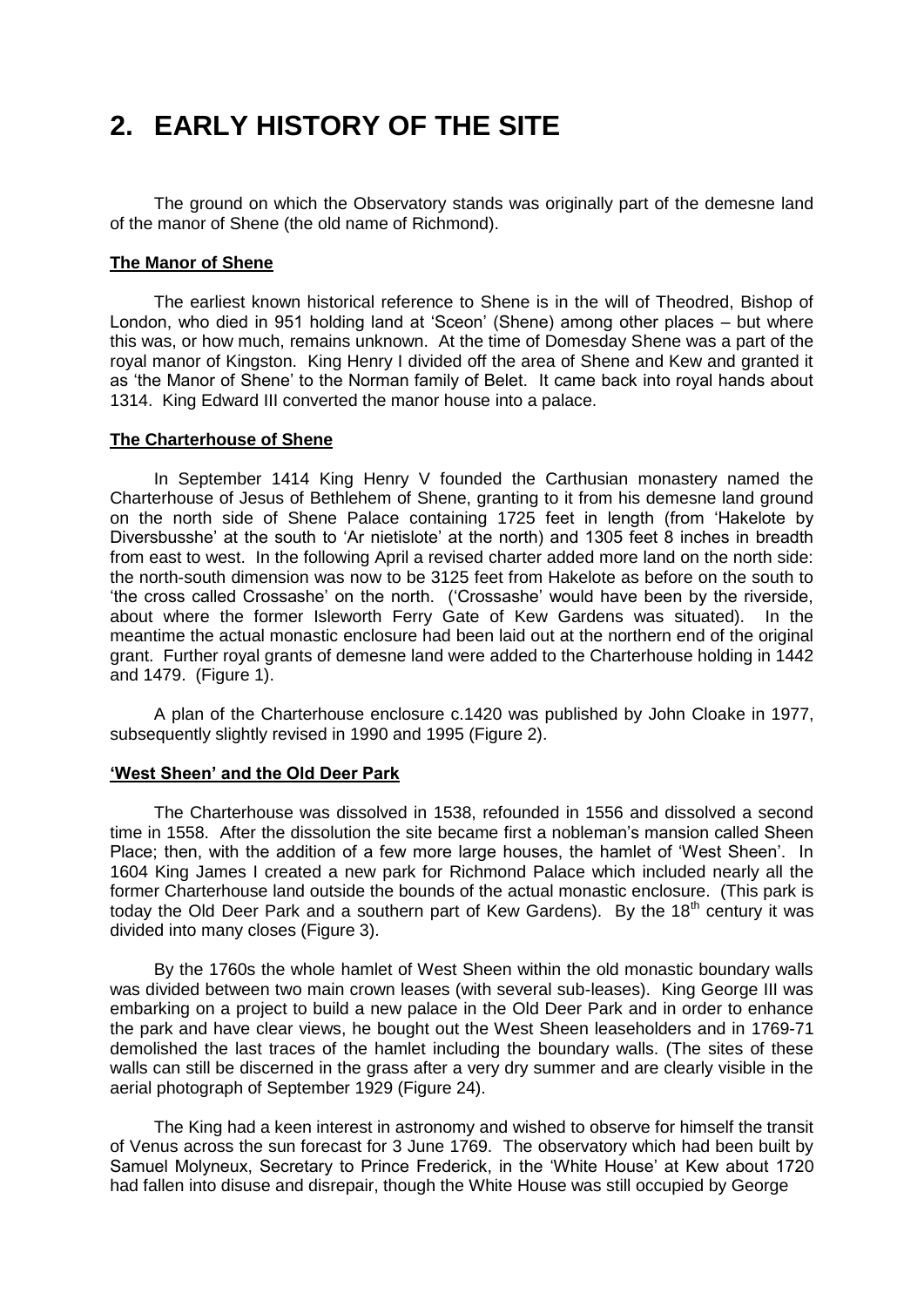III's mother, Princess Augusta. So in 1768 the King instructed his architect, William Chambers, to build him a new observatory. This was sited in the Park about 60 yards to the north of the then still standing north wall of the West Sheen enclosure – and about half-way along it, as can be seen in the 1771 plan of Richmond Gardens (Figure 4).

The portion of the Park in which the Observatory was built had been, since the mid-16<sup>th</sup> century, a large triangular field of some 20 acres called originally 'Home Close' and by the early 18<sup>th</sup> century 'Triangle Close' (Figure 3). The base of the triangle was a lane at the south immediately outside the former monastery wall. The field was bounded on the northeast by 'Robin Hood's Walk' and on the north-west it was separated from the riverside 'Church Mead' by a ha-ha and raised walk built by Charles Bridgeman in the early 1720s. It included, on the south side, a pond of oval shape (about 135 feet by 100 feet), the nearest end of which was about 135 feet from the south-west corner of the new Observatory building. The pond was not shown in Bridgeman's plans nor in a plan of 'the Prince of Wales' estate' dated 1725-6. It makes its first appearance in John Rocque's map of Richmond Gardens dated 1734, so it was probably constructed in the late 1720s. The northern part of the present boundary fence on the west side of the Observatory compound roughly bisects the site of the pond. The pond is shown in the 1771 plan, but not in a plan of the mid 1780s or in any later plan, so was probably filled in at the time of the final demolition of West Sheen.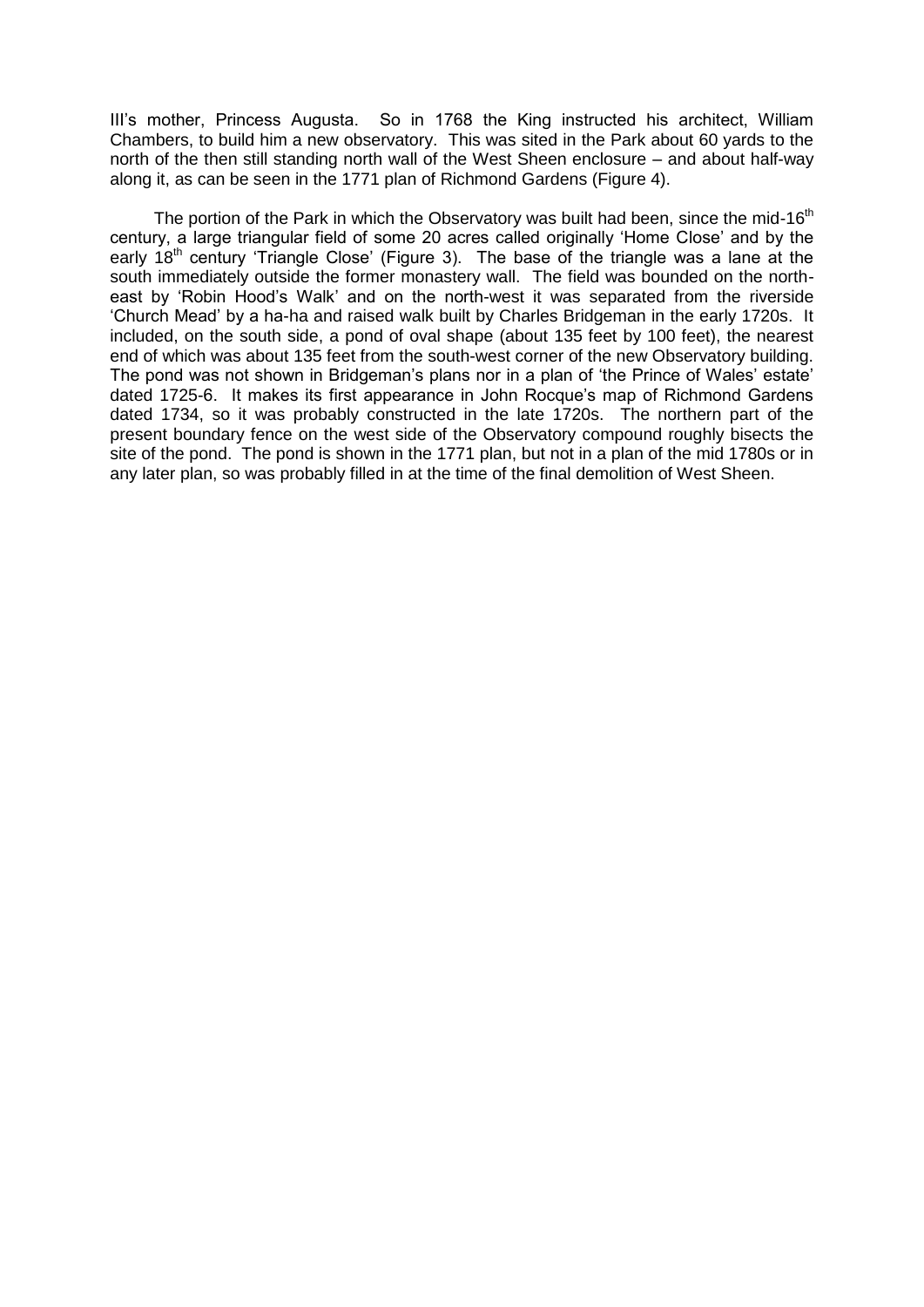### **3. THE OBSERVATORY BUILDING**

There are no extant plans by Chambers for the Observatory building, and the only known accounts are bills presented directly to the King by William Kirby, the Clerk of Works, for some work done by Solomon Brown, bricklayer, James Arrow, joiner, John Devall, plumber and Mary Hartley, smith. These are in the accounts of Princess Augusta [Windsor RA55656-7], so it is possible that she financed the project. If not, it must have been paid for from the privy purse. As the total of these bills came to only £204.11s.1d, they obviously covered only a small part of the cost. Solomon Brown was a local builder. Originally from Shobden in Herefordshire, he married a girl from Kew in 1744 and settled in Richmond. From 1755 to 1760 he lived at No.4 Richmond Green, and from 1760 until his death in the 1800s at No.1 The Green. He is known to have also worked for Chambers on royal works at the White House at Kew and – notably – as the builder of the Kew Pagoda.

No doubt Dr Stephen Demainbray, appointed Superintendent Astronomer, worked with Chambers on the design of the Observatory, which was also influenced by the recent Swedish notion of placing the main telescope in a cupola on the roof. This concept was initiated by Celsius in building the Observatory at Uppsala in 1740 and developed at the Stockholm Observatory (built between 1746 and 1753). Both buildings were designed by Harlemann, an old friend of Chambers, who, with his strong Swedish connections, would certainly have been familiar with the plans. He had also been in correspondence with the Swedish Astronomer Royal, though there is no extant letter about this project.

The building itself was conceived as a small villa, similar to an earlier design by Chambers for a hunting pavilion ('casine') for Lord Bruce at Tanfield Hall in Yorkshire. It had a central block of two principal storeys, with canted central bays of full height on both north and south sides, containing pairs of connected octagonal rooms, with single-storey wings at east and west, all over a raised basement floor (which had high windows above ground level) and surmounted by the telescope cupola. The whole building was stuccoed (over brick). The main entrance was on the north side, with a double flight of steps. An artificial mound was built up around the building – probably as a protection against flooding. This is lower on the south side where a small porch gave direct access (down internal steps) to the basement level. (The top of the mound was about 12½ feet above the normal water level in the riverside ha-ha). Around the building, in the mound, and perhaps also conceived as flood defences or to give strength to the mound, are three rings of vaults.

Robert H. Scott FRS, in his 'History of the Kew Observatory, Richmond, Surrey' made the following comments on the materials used in the building and the vaults.

'The central part of the building stands upon vaulting constructed of bricks differing in character from modern 'stock' bricks, being soft, red, thinner and narrower. Similar bricks are to be found in the walls of Richmond Palace [a reference here to Crisp's<sup>\*</sup> comment that 'immense quantities of ancient masonry and brickwork lie under the surface of the Park'] and such have been mainly used in the construction of the basement of the Observatory, up to the stone course. 'The basement is surrounded by three successive square rings of vaulting, of which the innermost is 5 feet wide by 8 feet high, the second 8 feet by 6 feet high, and the third and last 6 feet 6 inches by 5 feet high. This vaulting is constructed of bricks similar to those used in the upper part of the building, which resemble the bricks of the present day.'

 $\overline{a}$ 

Richard Crisp: Richmond and its Inhabitants from the Olden Times, Sampson Low, London 1866, p.123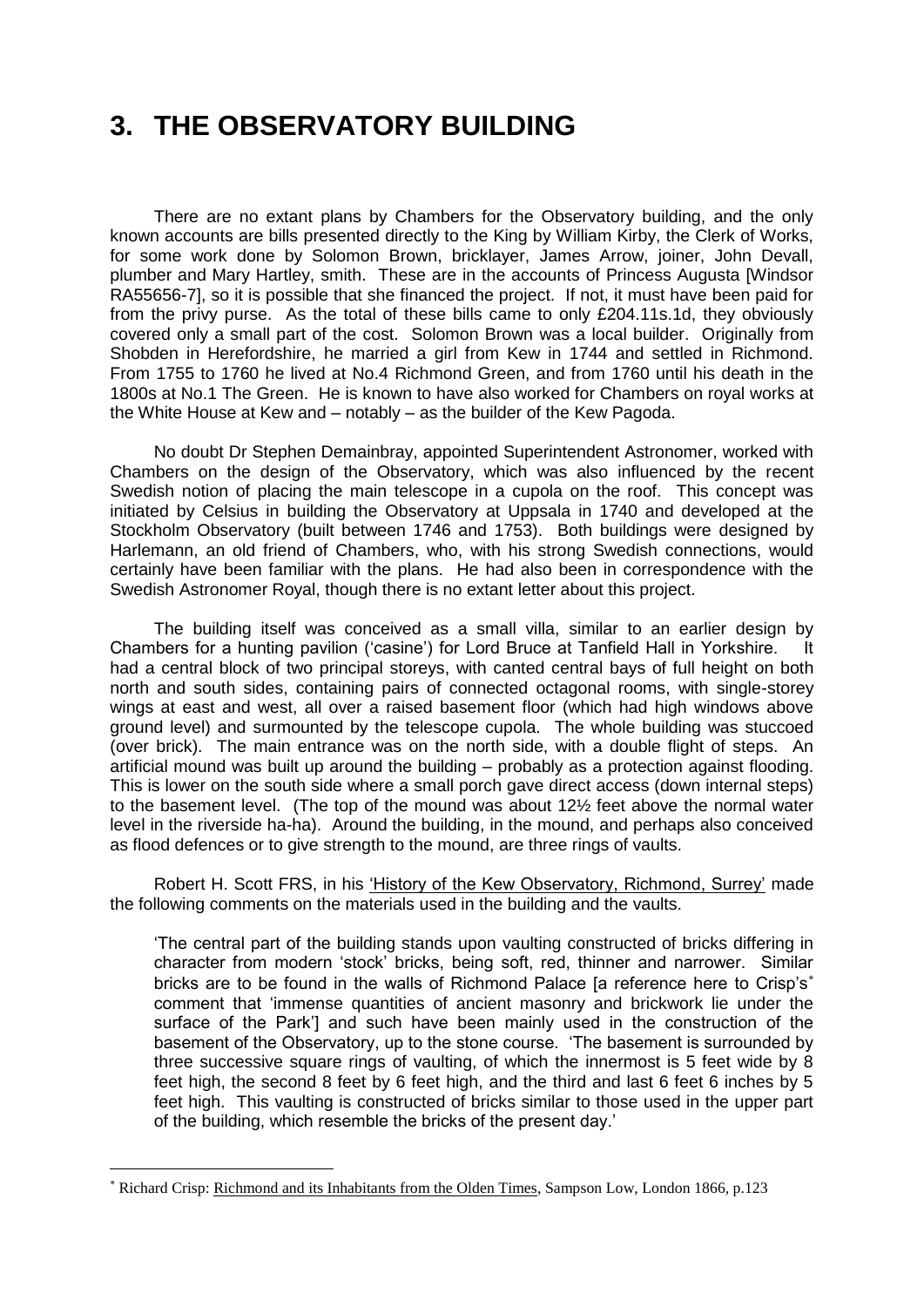It is probable that the old bricks were salvaged from the last remaining houses at West Sheen which had mostly been demolished just before the Observatory was built, not from the Charterhouse.

The vaults were inspected in July 1927 by Nathaniel Lloyd, an architect and author of 'A History of English Brickwork'. His report dated 14 July 1927 [BJ1/334] notes that most of the bricks are of  $18<sup>th</sup>$  century type 'except a few (chiefly used at low level) which look like mediaeval bricks re-used'. The mortar varied in quality, some as hard as Portland cement mortar, some very soft. He concluded 'I have no hesitation in saying that none of the brickwork I saw is mediaeval, but that it is probably contemporary with the structure of the Observatory itself'. A plan of the vaults was made at this time by one J. C. Goodison of the Office of Works. [Figure 5].

The original appearance of the Observatory can be seen in various depictions:

- 1. (Figure 6) A copper engraving published in 1792 by T. Cadell, included in Lysons's History of Surrey (facing p.446).
- 1A. (Figure 7) An aquatint based on the above, also published by Cadell with the same date, but apparently sold as a separate item. [1+1A both from the SW]
- 2. (Figure 8) A watercolour marked 'c.1800' in the British Library (K Top XLI 16R) [from the N]
- 2A. (Figure 9) A watercolour copy of the above, in the Richmond Public Library local studies collection [ do.]
- 3. (Figure 10) A copper engraving by William Bernard Cooke from a drawing by Samuel Owen, dated 1809 and published in Cooke and Owen's The Thames (2 vols. 1811). [From the NE]
- 4. (Figure 11) A watercolour by George E. Papendiek, c.1820, now in the Mellon collection (reproduced in John Harris's Sir William Chambers. [from the NE]
- 4A. (Figure 12) A copper engraving by C. Hullmandel from the Papendiek painting included in Mrs Papendiek's Court and Private Life in the Time of Queen Charlotte [do.]
- 5. (Figure 13) (A distant view including the southern pair of obelisks) copper engraving by Frederick Smith from a drawing by George Barnard, published in W. B. Cooke's Views at Richmond 1831 [from the S]
- 6. (Figure 14) (A tiny vignette) in The Picturesque Pocket Companion to Richmond [etc.] 1842 [from the E].

Over the years the building sprouted various meteorological instruments, as first shown in the engraving by Francis Ronalds in the 1844 Report of the British Association for the Advancement of Science (Figure 15).

Responsibility for works on the building seems to have been transferred from the Commissioners of Woods and Forests to the Office of Works and Public Buildings shortly before 1881.

Apart from the meteorological instruments and the erection of screens for thermometers (originally on the entrance steps balustrade, then from 1867 onwards outside the north window of the west wing room) the only significant change made to the outward appearance of the building before 1888 was the building of the 'lens room' on the roof on the north side of the cupola. (This can be seen in the Strand illustration of 1891 – Figure 18). In 1888 in order to provide more space, a new upper storey was added to the east wing. The oddly asymmetric appearance that this created can also be seen in the Strand illustration. It was corrected by the similar addition of an upper storey to the west wing in 1892. The additions were designed by Mr Lennis, surveyor to the Office of Works and Public Buildings and were of course approved by the Office. (This development of the wings can be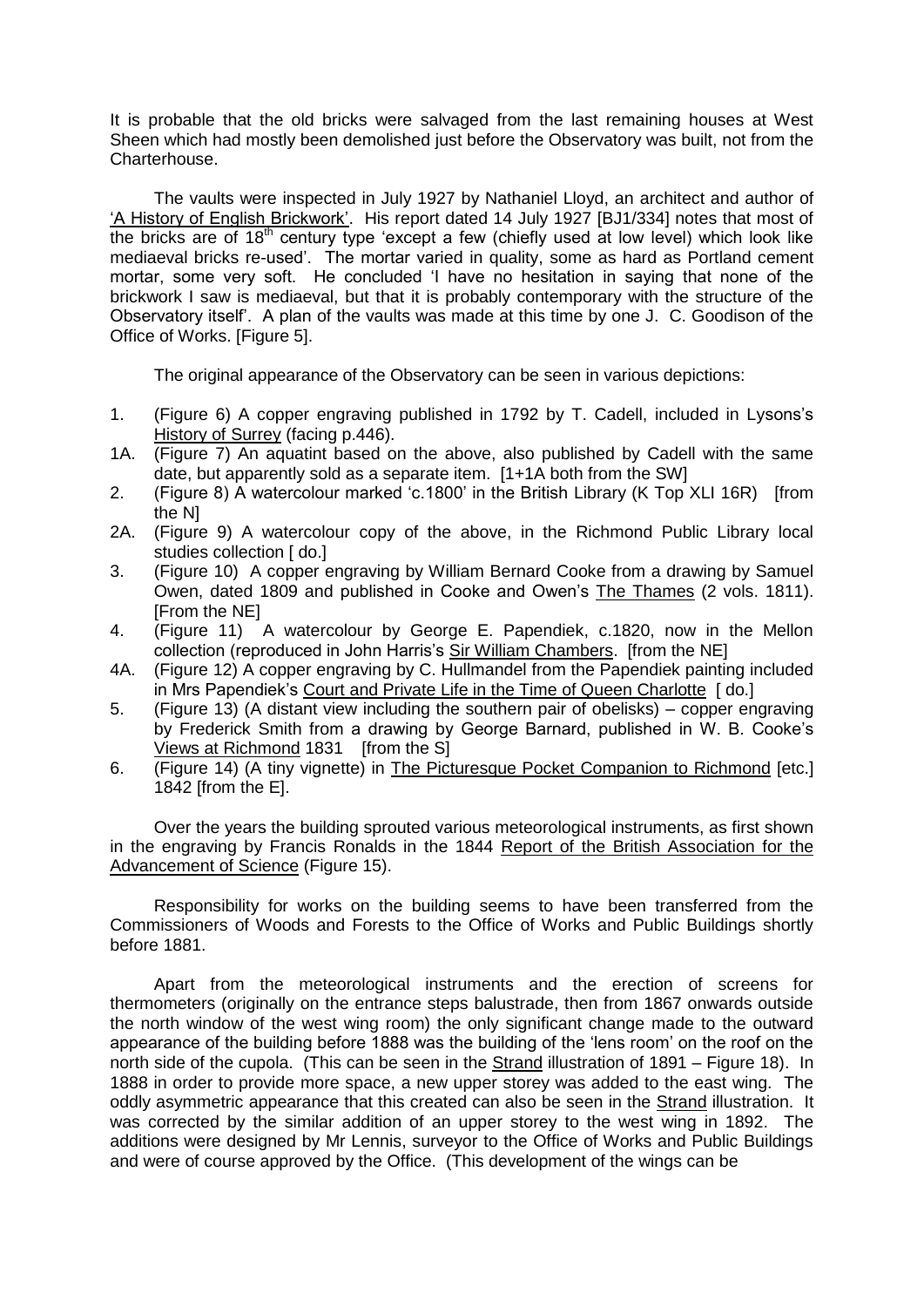compared to that of Asgill House by the riverside in the 1840s – happily restored to its original plan in 1967-70).

New staging was put up on the roof in 1913 to affix the Dines pressure-tube anemometer. This was removed in July 1934.

In 1930 the Robinson-Beckley anemograph (with revolving cups) was replaced by a larger Dines anemometer with vane.

Two large chimney stacks appear in the 1933 aerial photo (Figure 26). These were removed in the 1980s reconstruction.

A metal fire escape was erected on the outside of the west wing at some date before 1960. (It was probably a war-time precautionary measure). This also was removed in the 1980s reconstruction. The 'Lens Room' on the roof had been taken down by 1968.

A principal feature of the interior was the display cases, with glass-panel fretted doors, in the two main octagonal rooms (Figure 16). These were the work of James Arrow. Alterations to the interior are described elsewhere.

#### Railings and Terrace

The early views of the Observatory (including the Cadell engraving and aquaprint of 1792) show railings around the building, and the Ordnance Survey map of 1868 (surveyed in 1866) shows a narrow margin around the building which presumably indicates the railings. The O.S. maps of 1894 and 1913 are similar. The Kew Committee report of 1884 notes that 'the iron fencing around the building' had been painted. The railings are very clearly shown in the Strand illustration of 1891 and appear identical both with those depicted by Cadell and Papendiek and with those existing today.

Aerial photographs of 1929 and 1933 (Figures 24 and 26) and the O.S. maps of 1933 and 1960 (Figures 25 and 29) show a new, wider, rectangular margin, well outside the railings, which seems clearly to be the terrace which still exists today. The Meteorological Office report for 1914 records the formation of a 'gravel terrace' round the building.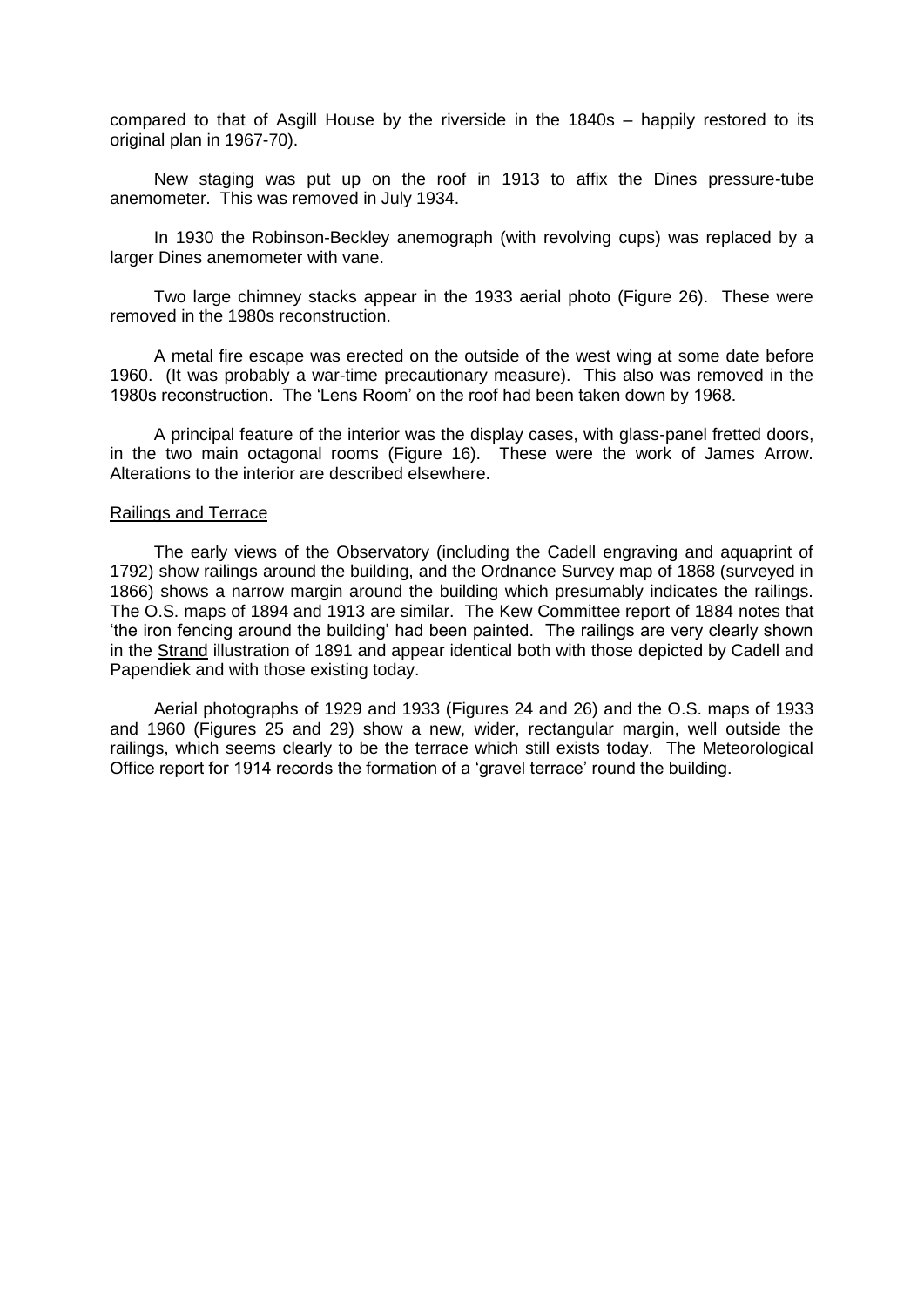### **4. THE OBSERVATORY COMPOUND**

#### The Land

As long as the Observatory remained directly in royal hands, it stood in the Old Deer Park with no external boundaries. As it was itself intended as an appendage to the existing Richmond Lodge and the proposed new royal palace (planned and started, but never completed) on a site some 600 yards to the north, the Observatory had no outside servants' quarters, stables or other outbuildings.

The royal grant to the British Academy in 1842 did not include any land beyond the site of the building itself.

In 1854 'two acres of ground contiguous to the Observatory' were acquired as a 'garden'. This new enclosure, stretching southwards on the west side of the Observatory building, is shown in the 1868 Ordnance Survey map surveyed in 1866 (Figure 17). The Strand illustration of 1891 (Figure 18) shows the new ground apparently enclosed by hurdles, but by 1911 there was a thin hedge on each side (Figure 22) and this is clearly marked in the Scrase plan (Figure 27). Some 40 yards of this hedge on the west side and 15 yards on the east side still existed in 1981 (figures 22b and 27). In 1911 the north side was also hedged right across to the Observatory.

After the Kew Committee expressed concern in 1893 about the protection of the Observatory given the new tenancies in the Old Deer Park (Cricket and Athletic Associations 1885 and 1889, the Richmond Golf Club 1892 then the Mid-Surrey Golf Club 1893, proposal for civic recreation ground 1893), an area of grassland of 5 acres surrounding the Observatory and its garden was leased to the Committee by the Office of Woods and Forests in 1894 at a rental of £27 per annum, on condition that it be enclosed by a 6 foot oak paling. The fence was erected at the cost (£350) of Sir Francis Galton. The new compound is not shown in the O.S. map of 1984, but is on the Chree plan of 1896 (Fig. 21).

The extra land was initially sub-let to the Golf Club for the pasturing of horses, and part of it was used as 'allotments' by the Observatory staff; but about 1914 the Director had a chestnut paling erected around the east and north sides of the Observatory, and a border 10 feet wide outside this planted as a shrubbery (many of the plants were provided by Kew Gardens). The shrubbery is clearly shown on the Scrase plan (Figure 27). It started a little to the north-west of the 'Clinical House' (no.2 on site plan), ran north for about 15 yards, then turned to the east for some 80 yards, right round the north side of the Observatory building, then south (but leaving a gap for the entrance) for 95 yards, and finally west for 45 yards to meet up with the garden hedge. Some traces of it on the north side still survive today. (The aerial photograph of 1929 (Figure 24) also shows an apparently short-lived semi-circular hedge enclosing on the south side the bit of land contiguous to the end of the garden, on which the 'new Magnetic Hut' had been built.

These lands together make up the present Observatory compound of 6.35 acres.

#### The Garden Path

A gravelled path was made 'in the garden' in 1877 to give better access from the Observatory to the rain gauges set up in the garden and to the 'Magnetic Hut'.

Chree's plan of 1896 (Figure 21) shows this path as starting from the foot of the west flight of the north entrance steps, then leading to the 'Experimental House' (D on his plan, 6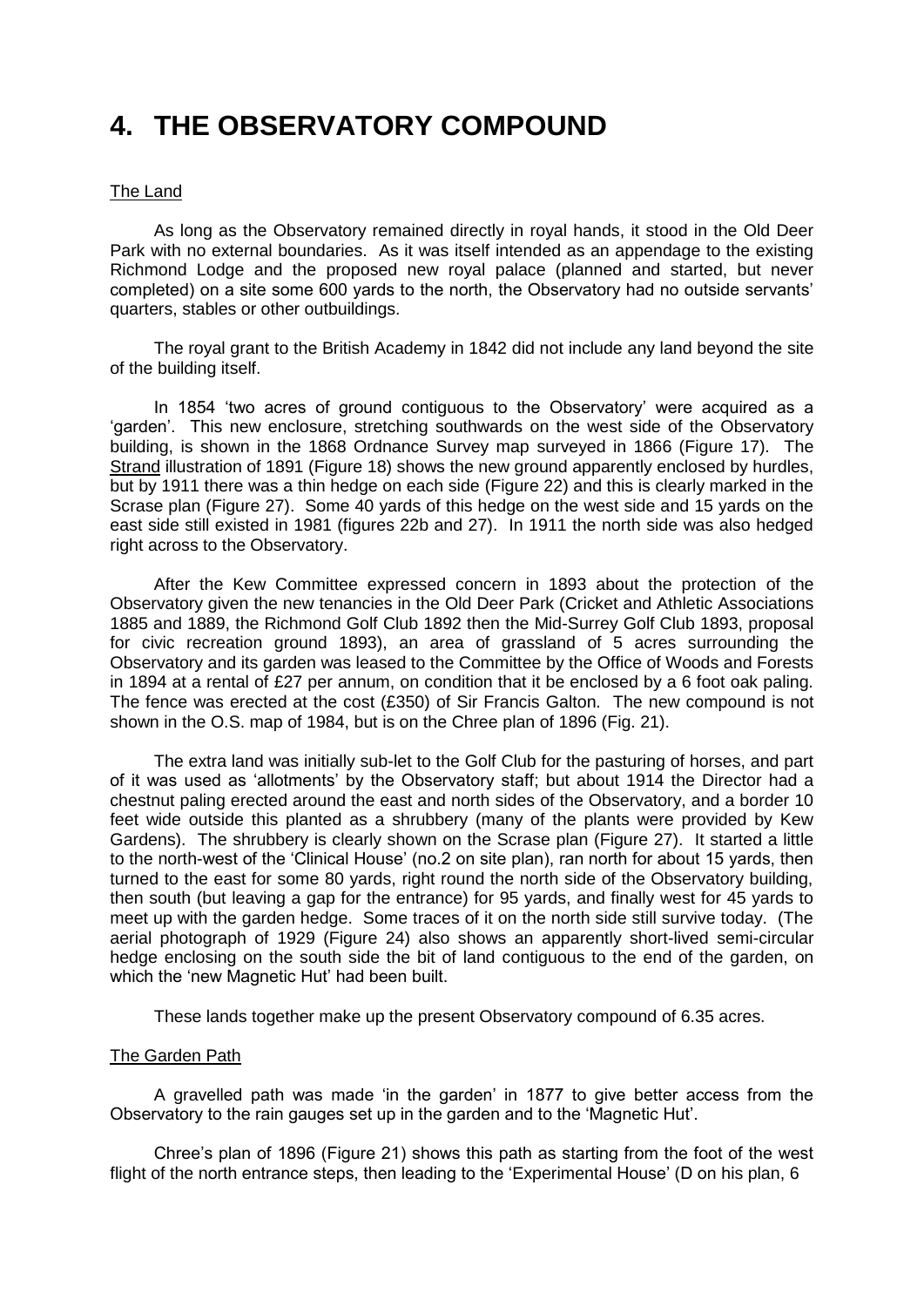on site plan), with little branches off to doors at both north and south ends of the 'Clinical House' (B/2). From just north of D/6 the path continues round the east side of that building to the original 'Magnetic Hut' (F/13). [See 1911 photo Figure 22].

The aerial photos of both 1929 and 1980 (Figures 24 and 36) show a modification of this layout. A path leads straight from the west side of the Observatory building to the north end of B/2. Another curls round from the south-west corner of the Observatory to the south side of B/2, with a branch off to D/6. Then from the south-east corner of B/2 a path curls to the north side of the Workshop (C/8) and half-way along it a branch bends back slightly westward to connect with the straight path to Magnetic Hut (F/13) and round it to the new Magnetic Hut (E/14).

#### The access road to the Observatory

A narrow track leading from the NW corner of a little patch of crown land on the opposite side of Parkshot from Clarence Street straight to the south porch of the Observatory is shown on the O.S.  $25<sup>th</sup>$  map surveyed in 1866 (Figure 17).

In 1875 the Kew Committee of the Royal Society applied to the Office of Woods and Forests for the making of a 'gravelled footway' across the Old Deer Park. This was done in 1876, but a request in 1879 to Woods and Forests for repairs as the path 'was impassable after long wet weather' was not met, and the Kew Committee carried out emergency repairs themselves.

At some date around this time the path may have been slightly re-aligned as the O.S. map of 1897 (revised in 1893-4) (Figure 19) shows the track starting from the same point but now running, equally straight, to the north-east corner of the Observatory building. (There was some consideration given in 1891 to making a new entrance from Parkshot to avoid problems with cattle, but no sign that this was done). The present access road is on the same alignment but its southern end was of course completely altered by the construction of the 'Great Chertsey Road' in 1933.

#### Roads within the compound after enlargement

Chree's plan of 1896 (Figure 21) shows a similar track, but apparently somewhat wider, up to the gate to the new enclosure, then continuing – a bit narrower – past the NE corner of the Observatory building to the foot of the eastern flight of the north entrance steps. Running west-south-west from the entrance gate a so-called 'carriage road' leads to a widened turning place some 25 yards south of the Observatory building, just outside the old garden hedge. The O.S. map of 1913 (Figure 23) shows the same features but with a new building (C/8) on the south side of the turning place.

By 1929 (aerial photo – Figure 24) and 1933 (O.S. map and aerial photo – Figures 25 and 26) the road layout within the compound had been changed. A short straight stretch running due west from the entrance gate then divided into a narrow path to the north-east corner of the Observatory building and round to the steps and a wider road to the south-west, circling round by the north-east corner of the workshop building (C/8) to run due north to the Observatory south porch. The same pattern is seen in the O.S. map of 1960 (Figure 29) and aerial photos of 1965 and 1980 (Figures 31 and 36), but immediately on the north side of the straight stretch of road inside the gate an area of hard standing for hydrogen cylinder trailers was laid in April 1964.

When the Lesser Group took over, a car park for 20 vehicles was made on the north side of the entrance gate. A new path to the entrance steps was made from this car park.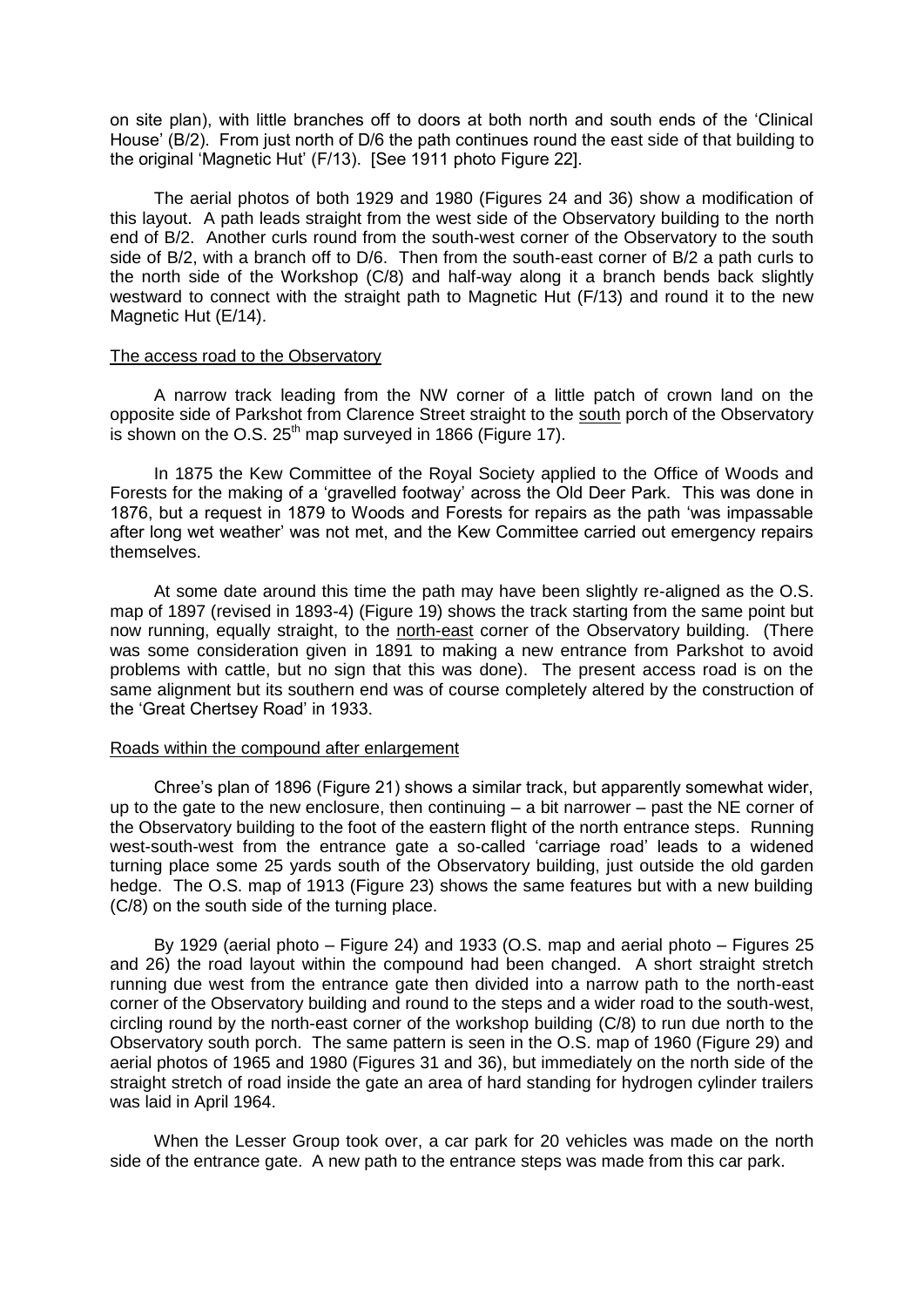Another park for 5 cars was situated on the east side of the Museum building (C/8), and one for 15 cars to the north of the new office building (5). (See site plan).

#### The 'mounds'

There are now long low mounds of earth, one to the north-west of the Observatory building beyond the remnants of the shrubbery and one just outside the western side of the old garden, beside the swimming pool and curling round to shield most of the south side of the pool.

The north-west corner of the compound appears in the OS 1933 map (Figure 25) to be a small enclosed area. The 1929 aerial photo (Figure 24) shows what appears to be a kitchen garden in this area (possibly being planted with plants for use in electrical experiments. They didn't thrive in the Observatory compound and the experimental plots were later transferred to Richmond Park). The 1933 aerial photo (Figure 26) shows the area still fenced off, but apparently quite flat and empty of any features. The aerial photo of 1965 (Figure 31) shows the separating fencing removed, but the area still flat and featureless. There is no sign at all in these photos (or in the architect's plans of 1981) of the mounds. They were probably spoil earth from the developments of the early 1980s.

#### The 'King's Walk'

A depression in the land north of the Observatory compound – apparently aligned on the north entrance steps – has been called 'The King's Walk' in the belief that King George III might have approached the Observatory on foot, having landed from the river at a point north of the Observatory. This is not only inherently unlikely - it would have been much simpler to walk or ride there straight from Richmond Lodge or the 'White House' at Kew – but it would have been actually impossible. There was a quite deep (and almost certainly water-filled) ha-ha between the river bank and the Observatory, separating the Triangle Close from the riverside meadow. This feature with a long terrace beside it had been created by Bridgeman about 1726 and still existed when shown on the 1771 plan of Richmond Gardens (Figure 4). Even after it had been removed (by the mid-1780s) there remained a large water-filled ditch on the inside of the riverside tow-path. In any case, if the King had for some reason wanted to come by river from Kew (or perhaps directly from London), he would surely have landed at the Surrey stage of the Isleworth Ferry (to the north-west of the Observatory) from which there was a path to Richmond Lodge. Needless to say, there is no trace at this place of any path or avenue of trees, or significant depression in any maps of any period. The 1800 British Library painting (Figure 8) shows a few clumps of trees but not a defined avenue – and the ground on the north side of the Observatory is shown absolutely flat. This latter point argues against the 'obvious' explanation that earth might have been taken from here to build up the mound round the Observatory. Another possibility lies in the record that in 1881, after the Observatory basement had been flooded for the third time in five years, 'a new ditch was built to the river to remove the water'. (Royal Society Kew Committee Report 1881). A plan dated July 1881 shows a proposal to drain the 'area' around the Observatory (presumably the inner vault) into the ha-ha (WORK 32/511), but does not identify on which side of the Observatory this would be carried out.

For identification of the instruments set up in the grounds of the Observatory and of the various outbuildings, see the Scrase plan (Figure 27) and the plan of 1965 (Figure 32).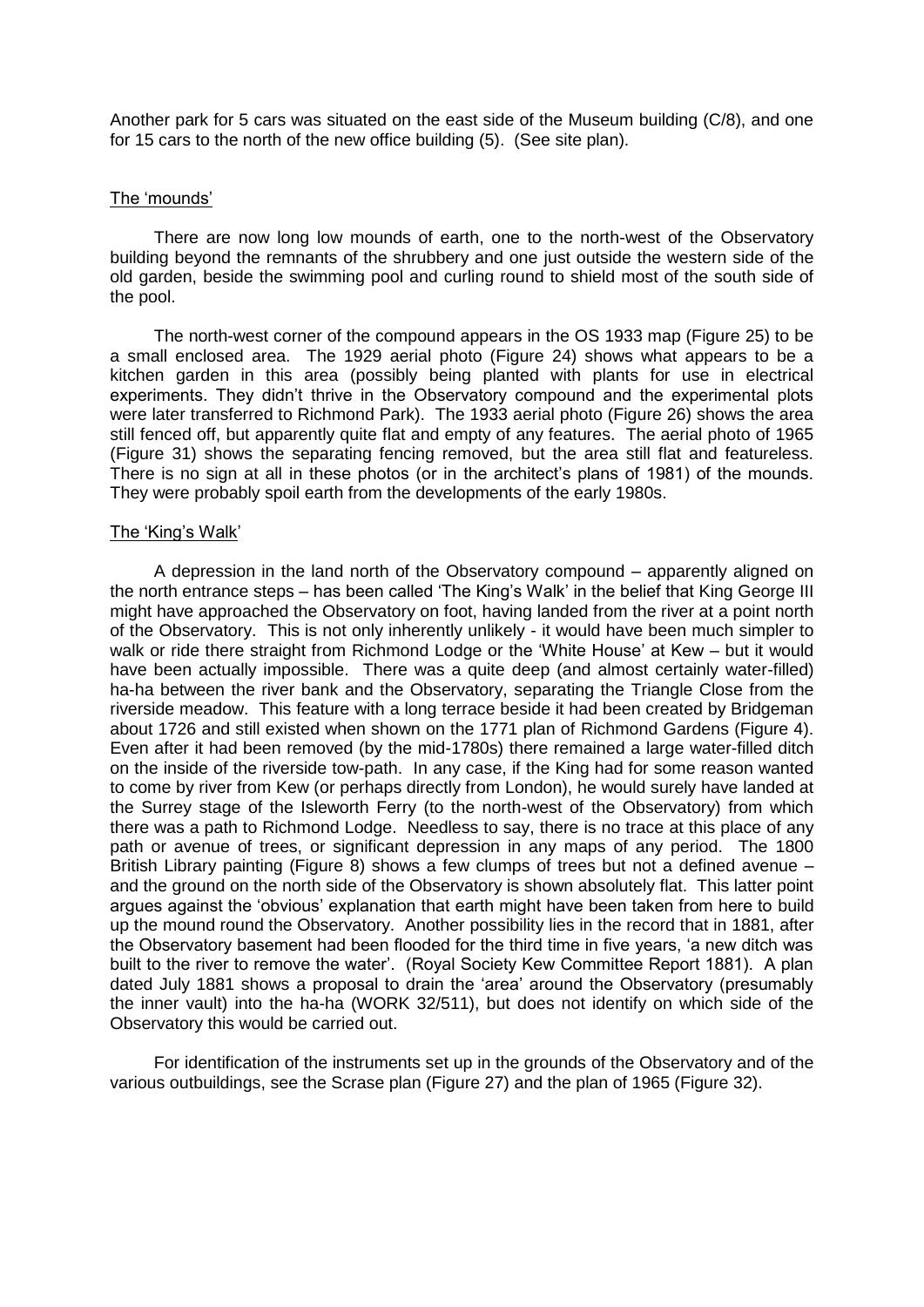### **5. THE WORK OF THE OBSERVATORY WHILE STILL IN ROYAL HANDS – AND THE ROYAL COLLECTIONS**

King George III appointed as his 'Superintendent Astronomer' Dr Stephen Demainbray, a well-known man of science who had been his tutor in astronomy and mathematics when he was Prince of Wales and had aroused his interest in the subject. Together, with other members of the royal family and a few other local notables, they witnessed the transit of Venus on 3 June 1769 and a solar eclipse on the very next day.

The King, and Queen Charlotte, were keen collectors of scientific and natural history objects. They housed their collections, to which Dr Demainbray added his own, in the Observatory in the glass-fronted, fretted cabinets lining the walls of the central ground floor rooms and the then Superintendent's room on the upper floor – which were the work of the joiner James Arrow. Dr John Evans in his Richmond and its Vicinity (1824) describes the collections as 'some excellent mathematical instruments, a collection of subjects in natural history, well preserved, an excellent apparatus for philosophical experiments, and a collection of ores from His Majesty's mines in the forests in Germany'. An article by R. S Whipple on 'An old Catalogue and the Scientific Instruments and Curios of George III' published in The Proceedings of the Optical Convention 1926 describes the collections in detail, and a splendid book by Alan Morton and Jane Wess, entitled Public and Private Science: The King George III Collection was published by the Oxford University Press, jointly with the Science Museum, in 1993 illustrating the items of the scientific collection. The Science Museum also published at the same time an illustrated booklet by Alan Morton 'Science in the 18<sup>th</sup> Century'.

The King also had an interest in time-keeping and a collection of clocks and watches. Among them was a very accurate clock made by Benjamin Vulliamy, 'Clockmaker to the Crown', which was used to provide a standard time to important government buildings in London. This task was later transferred to Greenwich Observatory, but not before three obelisks had been erected in the Old Deer Park, close to the river bank, in June 1778 to assist in the exact alignment of instruments in the King's Observatory. The northern one and the western one of the southern pair are on the true north-south meridian line passing through the west room of the Observatory which housed a tracking telescope. The other southern one is due south from the east room with its great mural quadrant. [See Figure 13]. Dr Demainbray's great-grandson wrote, 'His Majesty frequently attended at the Observatory and procured the best clocks and watches that could be made and placed them under the Doctor's care, so that by daily observation of the sun when passing the meridian the time was taken from the King's Observatory for the regulation of the clocks in both Houses of Parliament, at the Horse Guards, St James's and elsewhere in London'. In 1772 the King and Dr Demainbray personally tested Harrison's chronometer [BJ5/306].

Apart from astronomical and time-keeping work, Dr Demainbray started meteorological observations in 1773 which were continued after his death in 1782 by his son and successor, the Revd. Stephen Demainbray, until 1840. A rain gauge was erected on the roof; and the observation of sun spots was initiated in 1819. Latterly the younger Demainbray was assisted by his nephew Stephen Peter Rigaud, Savilian Professor of Astronomy at Oxford – who took over at Richmond during the Oxford vacations. It was around this time that the misnomer 'Kew Observatory' came into common use.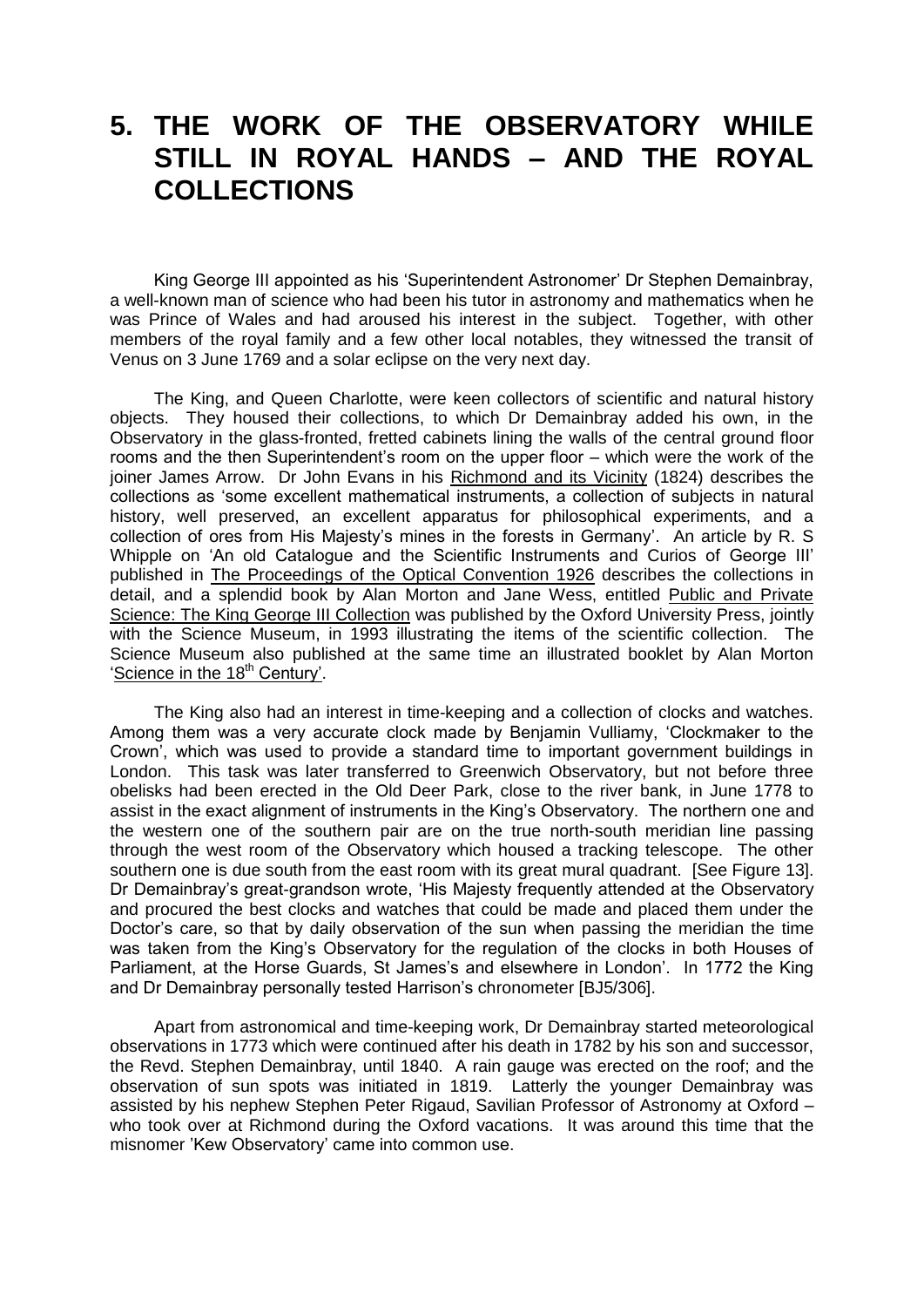Though King William IV had shown an interest in the Observatory, Queen Victoria seems to have had none. It was probably the association with Kew, where the only remaining royal residence in the area now stood, and where Kew Gardens (including Richmond Gardens) and the Old Deer Park were handed over to the Commissioners of Woods and Works in 1840, that led to the decision in 1840 to dismantle the Observatory. The collections were dispersed – to the British Museum, to King's College London, to the Royal College of Surgeons, and to various members of the Royal Family. Some of the astronomical instruments were sent to the Royal Observatory of Ireland at Armagh, including the 'large reflecting telescope made by James Short in 1745' which was the instrument, housed in the cupola, used by the King and Dr Demainbray to observe the transit in 1769. The Queen agreed that the building should be demolished. The Rev. Stephen Demainbray retired on a pension.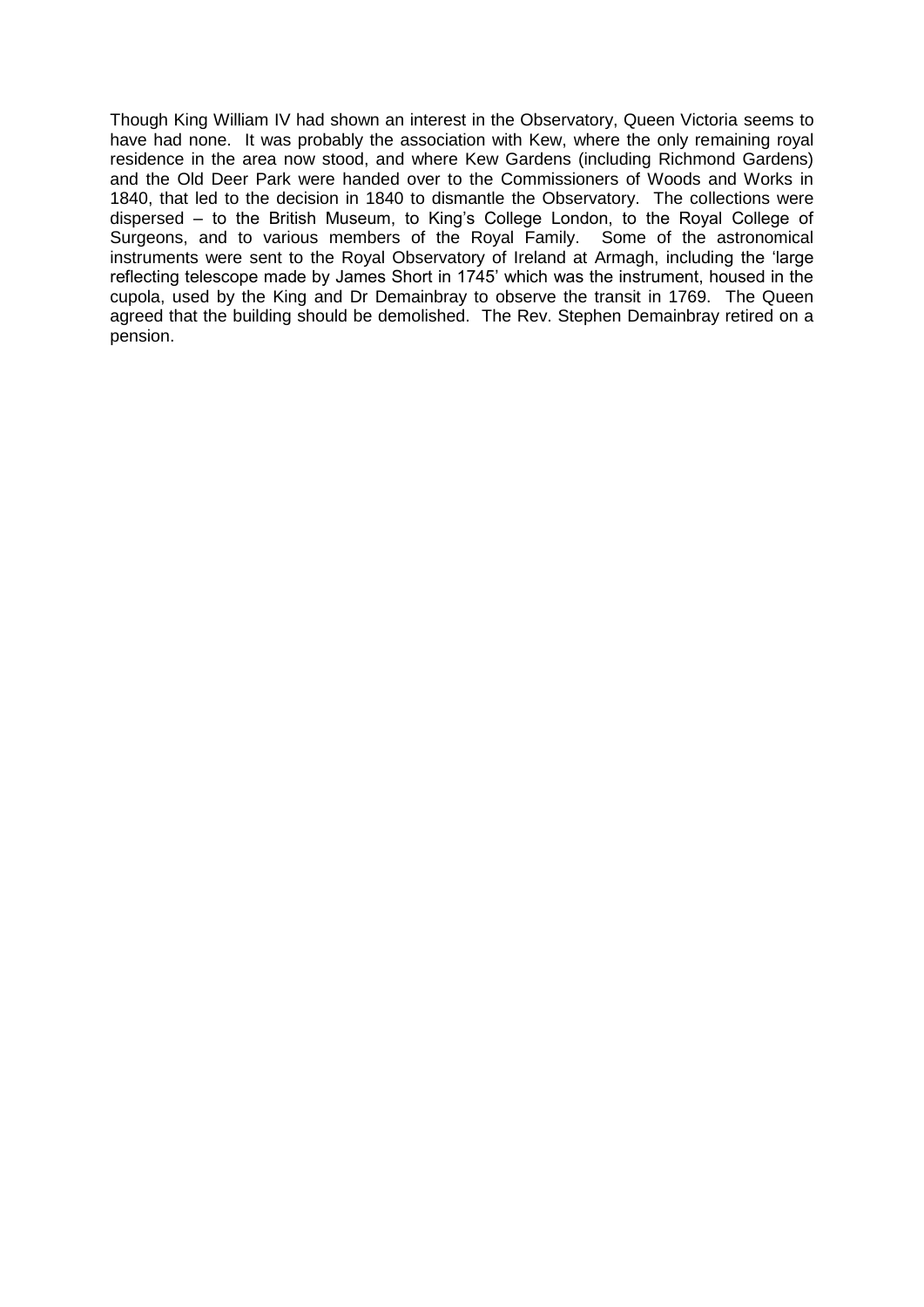### **6. THE WORK OF THE OBSERVATORY FOR SCIENTIFIC PURPOSES 1842-1980**

#### **a. The British Association for the Advancement of Science**

Members of the Royal Society were dismayed at the breaking-up of the Observatory and made an initial bid to save at least the building and some of its instruments. But when the Commissioners of Woods and Forests agreed that they might have it, the Physics Committee of the Society took months debating the purpose to which it might be put and in the end, in May 1842, the Council of the Society decided to reject the proposal.

Some leading Fellows of the Society were also involved in the newly formed British Association for the Advancement of Science, and they now submitted a proposal in the Association's name to establish 'Kew' as 'a physical observatory' concerned with meteorology, earth magnetism, atmospheric electricity, etc., and the establishment of standards for the instruments concerned. This application was approved, and the Queen made a grant to the Association on 14 June 1842 on 'grace and favour' terms.

Both the Commissioners of Works and the Commissioners of Woods and Forests were concerned in this transaction – as from 1831 to 1851 they were parts of a joint operation. It was Lord Duncannon, Chief Commissioner of Works, who had reported to the Queen that the building was in a dilapidated state and who then received Her Majesty's commands to have it pulled down. It was also Duncannon who handed it over to the Royal Society in 1841. But it was a Mr A. Milne, a Commissioner of Woods and Forests, to whom Demainbray reported in March 1841 on the instruments and other items in the Observatory collection; and it was the Earl of Lincoln (later Duke of Newcastle), as First Commissioner of Woods and Forests, who handled the grant to the British Association in May-June 1842. (WORK 6/414).

Much of the early work depended on the particular enthusiasms of the scientists involved. Initially Francis Ronalds (who had invented an electric telegraph in 1816 – for which he was belatedly knighted in 1871) acted as Honorary Superintendent; his primary interest was in atmospheric electricity, but an array of instruments for meteorological and other observations was erected on and around the roof of the Observatory, as can be seen in Ronalds's sketch accompanying his report to the Association in 1844 (Figure 15). He was particularly pleased that 'the neighbourhood of the river and the rather marshy state of the land near the building cause sometimes dense and interesting fogs….which present remarkable electric phenomena'. He started atmospheric electricity observations in 1843, and developed an electrograph.

In his 1844 report Ronalds noted that 'the eastern wing is a room which was built for the great mural quadrant, and has shutters in the roof, etc. and in the meridian of the two obelisks near the river….The other wing consists of the (former) transit-instrument room, with its sliding shutters, a small apartment for an azimuth instrument, and part of a circular staircase….The central rooms are entirely lined with glass cases, which formerly contained philosophical instruments, objects of natural history, etc. (many of the cases now subject to dry rot, but still may prove very convenient), and all the rooms are provided with stoves.

'The flat leaden roof…is entered upon by convenient stairs and a door, and serves admirably for viewing the sky, and for the reception of some instruments, etc…. The small

<sup>&</sup>lt;sup>\*</sup> It was however the west wing through which the meridian marked by the northern obelisk and the westernmost of the two southern obelisks passed.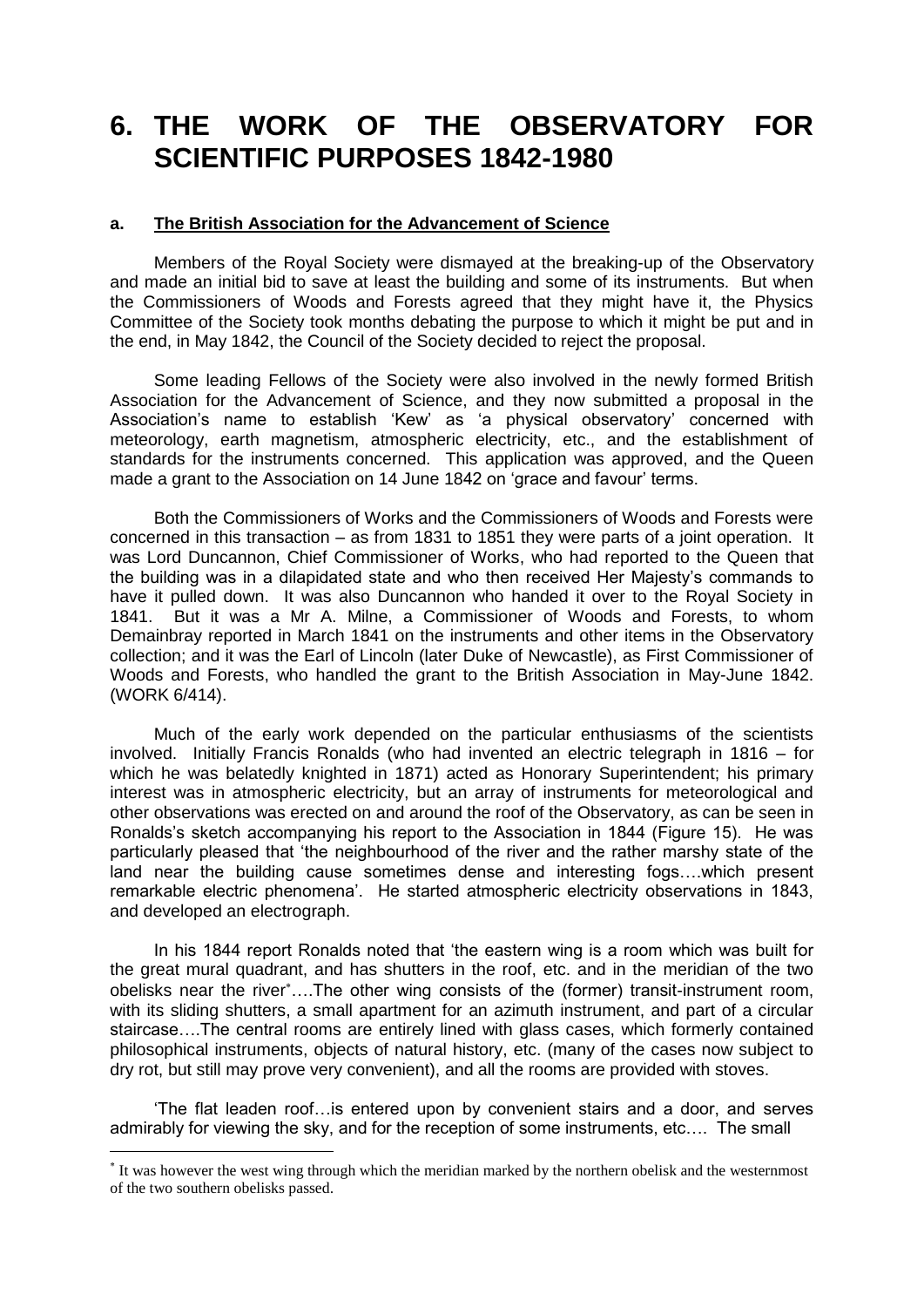equatorial apartment is composed chiefly of wood covered externally by sheet copper….The dome was moveable round its axis by means of beautiful, but by now scarcely efficient, internal rack work, etc. It had above, the usual opening with sliding shutters, and below, a kind of door, corresponding with them and opening upon the plinths; this room is now our principal Electric Observatory, which has been thus adapted and furnished.'

The two rooms in the upper floor of the central block had been converted into a bedroom and a library/laboratory. In addition to the electrical apparatus installed in the cupola and elsewhere, many new conducting rods had been fitted to the roof. A variety of meteorological instruments were also installed on the roof: a rain and vapour gauge, a wind vane, anemometers, etc. A caretaker and his family were housed in the basement.

In 1849 the British Association set up a special 'Kew Committee', and from 1852 salaried Superintendents were appointed. In 1852 the new Superintendent John Welsh made some balloon ascents with instruments to make meteorological observations above the ground. These ascents, though made from Vauxhall Gardens, were an essential part of his work at Kew. Work on the standardisation of instruments was started in 1851.

Some magnetic instruments were provided in 1850 by Colonel (later General Sir Edward) Sabine, and soon after the 2 acres of garden were acquired in 1854 Sabine himself paid for the erection of a 'Magnetic Hut' (no.13 on site plan, on Scrase plan). Sabine, a regular artillery officer, was particularly interested in magnetism. He served as General Secretary of the British Association from 1839, moved to be President of the Royal Society from 1861 to 1871 and as Chairman of the Society's Kew Committee from 1871 to his death in 1883.

Observations of temperature began in 1854. Welsh was particularly interested in thermometry, but he also improved Ronalds's magnetograph (his revised instrument was still working in 1914) and constructed the standard large barometer. And in 1856 the Kew Photoheliograph was installed in the dome to take daily photographs of the sun spots.

In 1859 Welsh was succeeded as Superintendent by Balfour Stewart whose forte was the field of electro-terrestrial magnetism, but whose principal contribution to the instruments of the Observatory was the self-recording rain gauge on which he had worked with Robert Beckley, the Observatory's machinist who participated in much of the work of instrument design. Built by 1866 on the new 2 acre ground acquired in 1854 was an 'Experimental Hut' [6 on site plan, D on Scrase plan] for testing self-recording instruments.

In 1866 new arrangements were agreed for cooperation with the meteorological department of the Board of Trade, and in the following year the 'Meteorological Office' was placed under the direction of the Kew Committee. It was agreed that Kew should be regarded as the central observatory for the British meteorological service. The photo thermograph was installed in the so-called 'north wall screen', outside the north-facing window of the ground floor room of the west wing, in 1867. In 1869 the Meteorological Office agreed to grant to Kew £250 a year as a self-recording observatory and £400 a year for checking and correlating the records of all the Met Office observatories.

However, the British Association was finding the increasing costs of all these new developments too much of a burden, and in January 1871 the Association's Council appealed to the Royal Society for help, saying that they could not continue beyond the end of the year, but hoped that the buildings would be at the Society's disposal – if the Society so desired.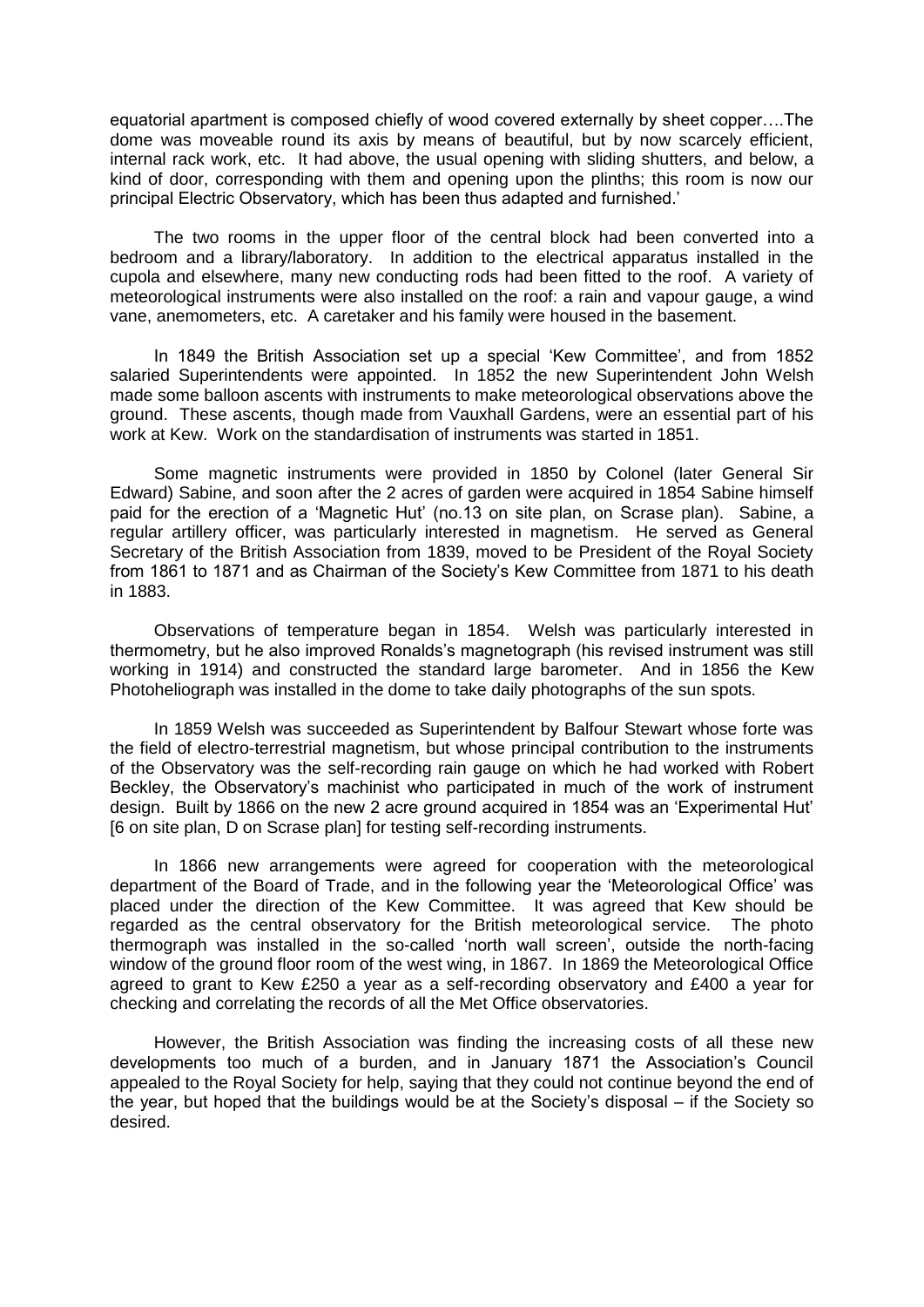#### **b. The Royal Society**

Within 2 months of the British Association's appeal for help the Royal Society was presented with an offer they could hardly refuse. A Mr J. P. Gassiot, a rich wine merchant who was a keen amateur astronomer and a Fellow of the Society, offered £10,000 to support 'a Central Magnetic and Physical Observatory at Kew' on condition that the Royal Society itself should take direct charge of the management. This was agreed (General Sabine was since 1861 President of the Royal Society); the deed of trust was sealed on 29 June 1871; and on 8 July the Society took possession. A new Kew Committee was formed, with Sabine as Chairman and R. H. Scott (the first historian of the Observatory) as Hon. Secretary. The Meteorological Office agreed to maintain its grants to Kew, to which were now added a grant of £450 p.a. from the Gassiot Trust Fund.

One of Sabine's first moves (in November 1871) was to get two Sergeants from the Artillery headquarters at Woolwich to help with magnetic observations (the Transit Room was partitioned to provide accommodation for them). They stayed until 1877 when their room and the adjacent one were used for the verification of thermometers.

The observation of solar radiation was started in 1875 and 'black bulb' thermometers were set up in the garden.

In 1876 the requirement for Kew to check the records of all the other observatories was dropped, and the Meteorological Office's annual grant to Kew was reduced to £400 p.a. in consequence.

The standardisation and verification work increased considerably in the 1870s and in 1877 the famous 'KO' mark was agreed (to be introduced the following year) to brand instruments which had been tested and approved at the Kew Observatory.

New instruments for Kew's own meteorological, magnetic and electrical work were constantly being installed. In an article written in 1889 R. H. Scott commented 'The chamber in which most of these instruments [magnetographs] are situated is a somewhat eery [sic] place. It is underground, in order to be kept constantly at the same temperature, and as care must be taken to shield the sensitive photographic paper from all light other than the line or spots it is intended to record, the chamber is all but totally dark. If you are standing in it you see nothing, but you hear the measured beat of the clocks driving the several drums. The barograph is in the same chamber as the magnetographs. The thermograph and electrograph are upstairs, as they must be kept in close proximity to the outer air'. (Article 'The Kew Observatory' by R. H. Scott in Good Words 1889).

In November 1881 G. M. Whiple, the Superintendent of Kew Observatory and Acting Secretary of the Kew Committee, wrote to the Office of Works and Public Buildings pointing out that the access to the upper floors (by spiral staircase) was very inconvenient and asking if a more suitable staircase could be provided. The Office of Works rapidly agreed the need, and estimated the cost at £65 which would go into the 1882-83 estimates; then they applied to the Treasury to sanction this expenditure. The Treasury came back, enquiring by whom and for what purpose was the building occupied, by what authority and on what conditions – and what was the Kew Committee anyway?

The draft reply prepared by the Office of Works set out the history of the 1842 grant and then said that 'about 1871 the building was transferred by the British Association to the Royal Society' but no authority for this could be found. There was however a report which Whipple had made to the British Association Council in 1871 in which he stated that as the Royal Society were ready to take possession immediately (on the terms set out in the grant to the British Association), had already appointed a committee to manage the observatory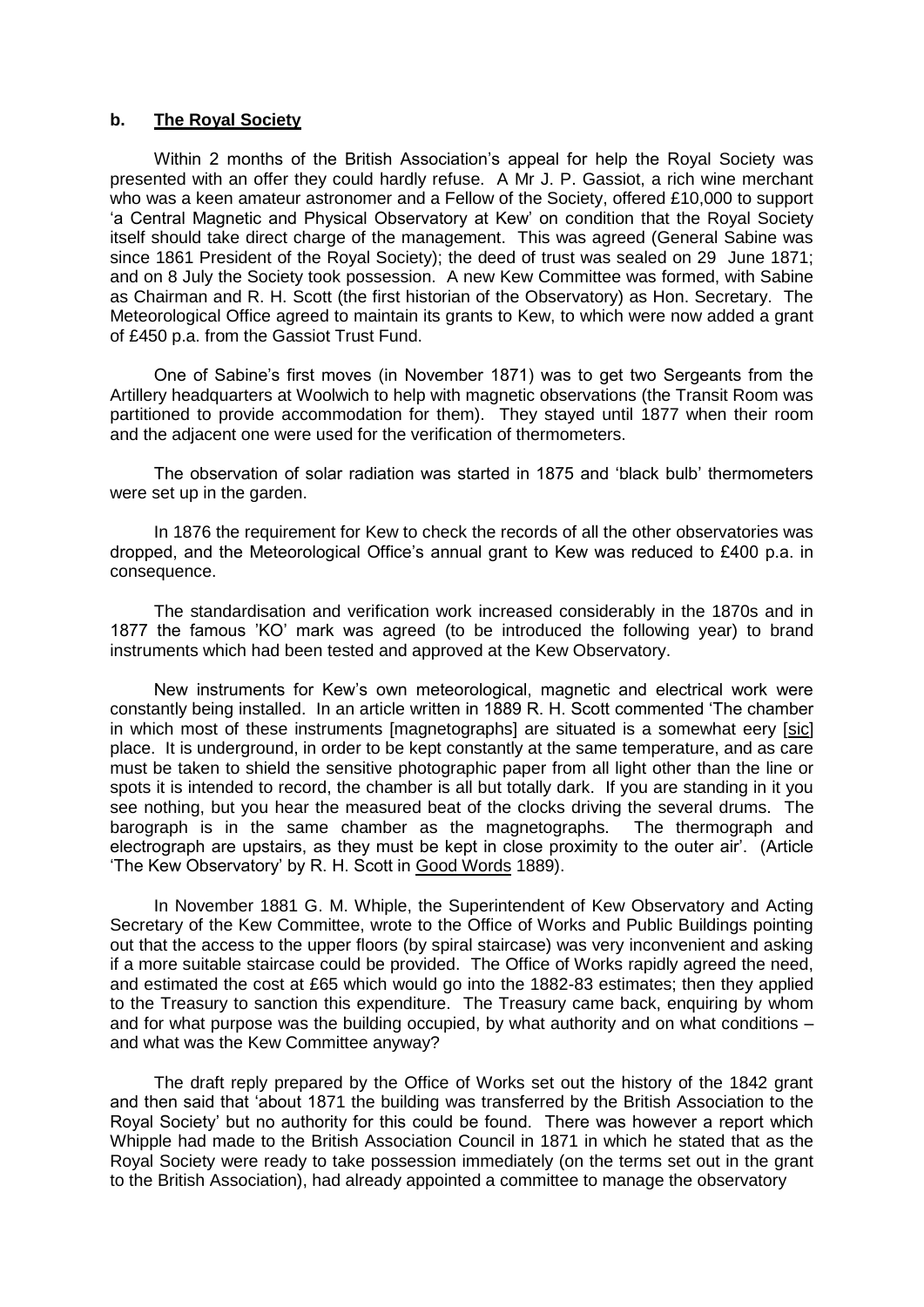and had placed £600 from the Gassiot Trust Fund at the disposal of that committee for costs in the current year, the Association could hand over the premises right away. The Council had recommended that the Government be informed accordingly. (This step was apparently forgotten in the haste to hand over!)

Having confirmed that the building was in a fair state of repair, the Office of Works replied to the Treasury on 11 January 1882 on the above lines. However the solicitor to the Royal Society recommended that the Queen's approval be sought for the continued occupation by the Society – and this was duly requested by the First Commissioner of Works. Sir Henry Ponsonby, the Queens' Private Secretary, informed the Commissioner on 24 April 1882 that the Queen's sanction had been given. The Treasury now agreed that a licence should be given to the Society to occupy the premises on a 'grace and favour basis' (and that £65 could be spent on the staircase – the installation of which was noted in the Kew Committee's report for 1883). In preparing the licence, the Office of Works suggested that an 'acknowledgement rent' of 5 shillings a year should be charged. The Royal Society having accepted the terms (with some minor amendments) the licence was issued on 30 November 1882 and enrolled on 22 December. Then someone noticed that its wording implied that the Observatory was within Kew Gardens – and a revised licence had to be issued. It was duly enrolled on 6 April 1883. [TNA – WORK 6/414].

Simpson's Guide to Richmond and Kew Gardens**,** published in 1890, devoted several pages to the Observatory. It stated that 'something like 10,000' instruments were being tested each year. Describing some of the instruments installed in the Observatory, it noted that the photo-heliograph installed in the dome roof [in 1856] to photograph sun spots was 'fitted with the first instantaneous photographic shutter that was ever made'. In the basement was 'the famous Kew standard barometer and the old disused mural quadrant, so large that it cannot be got out of the building'….'The new department for watch rating carries out a system which is in force in Switzerland and the United States, requiring from sixteen to fortyfive days according to the class of the watch' (which system was then described in some detail). The rating of clocks and watches had started in 1884.

The most useful account of the set-up in the Observatory at this time is by Charles Chree (Superintendent from 1893 to 1925) in a Description of the Kew Observatory published in the Royal Society records in 1896. The detailed account of the interior is tabulated at section 7 below on "The Internal Arrangement of the Observatory Building' and is accompanied by useful floor plans (Figure 20). Chree also noted that in the 'garden', as well as the original magnetic hut and the 'Experimental House', there were now the Workshop and Clinical House (both brick buildings under one roof, with a further extension at the north end), two rain gauges, the black bulb maximum thermometer on a stand, and various minimum thermometers in the grass nearby. At the time Chree wrote no new buildings had yet been erected in the new 5 acres of land around the Observatory. (Figure 21) (For the grant of this extra land see Section 4, The Observatory Compound, above).

In 1897, following a lot of lobbying by various scientists (who noted that some other countries had set up central laboratories for the coordination of observations and the standardisation of instruments), a committee was established to consider the establishment of a 'national standards laboratory'. In 1898 the committee's report recommended that such an institution should be set up, based on the Kew Observatory, but extending it with additional buildings 'at a distance'. The Royal Society agreed that the Observatory should become part of the National Physical Laboratory, the establishment of which (under the auspices of the Society) had been approved by Parliament, and proposed to hand over the Observatory to the N.P.L. on 1 January 1900. The Kew Committee was formally wound up on that date.

 $\overline{a}$ 

<sup>&</sup>lt;sup>\*</sup> If it could be moved into the basement, it could surely have been got out of the building!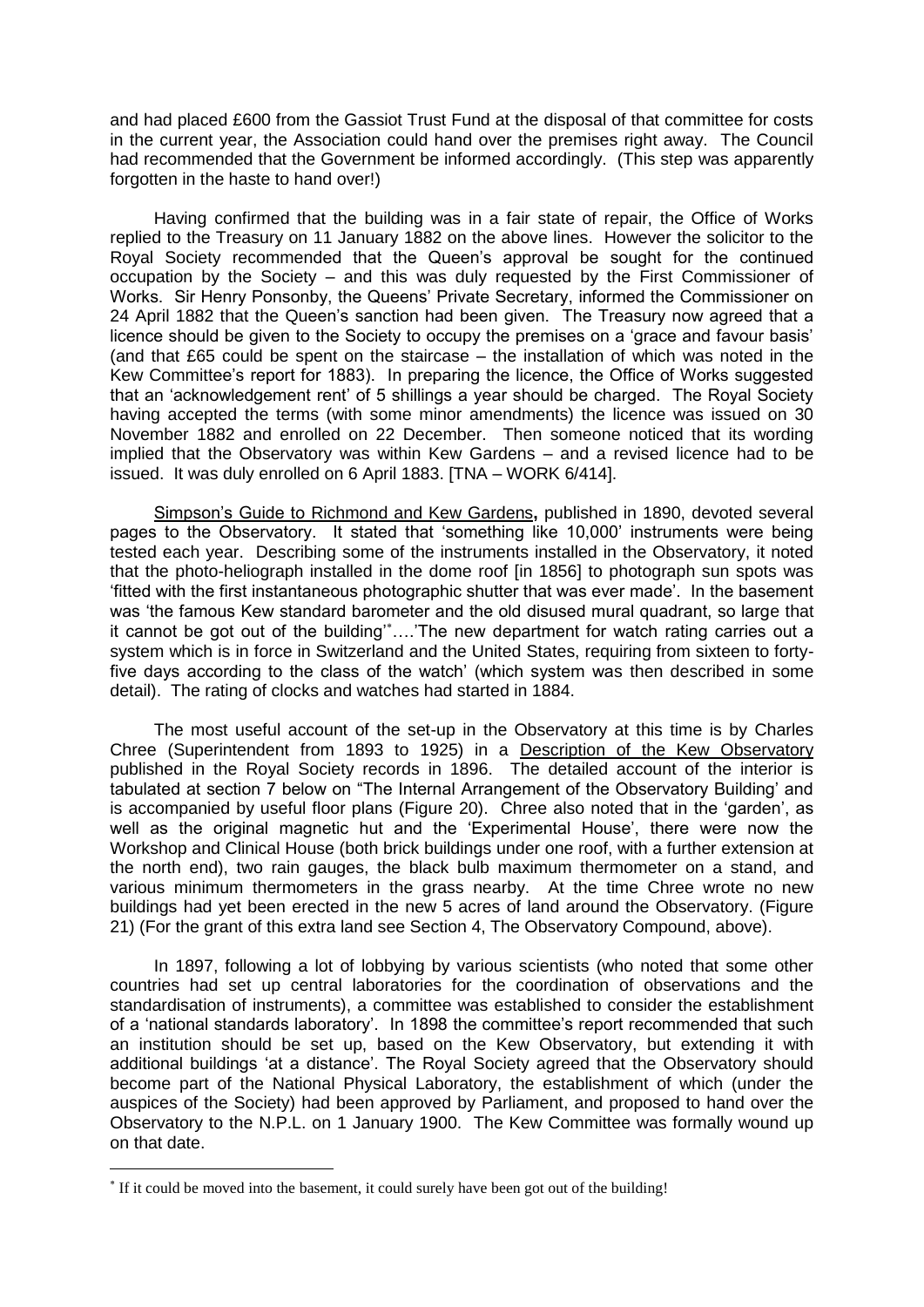#### **c. The National Physical Laboratory (N.P.L.)**

The Executive Committee of the N.P.L. took over the management of Kew Observatory from the Kew Committee of the Royal Society on 1 January 1900, and Kew became the 'Observatory Department' of the N.P.L. The Royal Society however remained financially responsible, with the help of the Meteorological Office's £400 p.a. grant.

The proposal to extend the premises with 'new buildings at a distance' resulted in the Royal Society's selection of a site in the north-east corner of the Old Deer Park. This was a long rectangle of ground, very close to the boundary with Kew Gardens, with its west end in line with the Queen's Cottage and its east end close to the 'Cricket Ground' and the Royal Laundry. It was intended to put up two buildings, one at each end of the site, at a cost of £12,000. The idea aroused much public opposition, not least from the Director of Kew Gardens and from the Richmond Borough Council. The matter was raised in Parliament. So other possible sites were investigated, including Bushy House and its adjacent grounds in Teddington. (WORK 17/63).

Bushy House belonged to the Queen, who was quite keen to exchange it with the Commissioners of Woods and Forests for two houses in Pall Mall. In November 1900 'the Queen appropriated Bushy House etc. to the Commission of Works for the purpose of the laboratory by her grace and favour…. The Royal Society will be located there on much the same terms as they are located at Burlington House'.\*

In the meantime however a new 'workshop and packing house' (No.8 on site plan, C on Scrase plan) was built in 1900-01 in the Observatory compound. The former workshop in the 'Clinical House' and its adjacent extension (enlarged in 1897) was to become a laboratory for the Director.

The Meteorological Office report for 1 Jan 1900 - 31 March 1901 summarises the observations which the Kew Observatory would be providing to the Meteorological Office:-

| $\overline{\phantom{a}}$ | Atmospheric pressure -    |                          | Barograph readings 5 times daily                                    |
|--------------------------|---------------------------|--------------------------|---------------------------------------------------------------------|
| $\overline{\phantom{a}}$ | Air temperature           | $\blacksquare$           | Thermograph readings 5 times daily (+ min/max reading<br>at $10pm)$ |
| $\overline{\phantom{a}}$ | Evaporation temperature - |                          | Thermograph readings 5 times daily                                  |
| $\blacksquare$           | Wind direction            | $\overline{\phantom{a}}$ | Anemometer continuous                                               |
| $\overline{\phantom{a}}$ | Wind velocity             | ٠                        | Anemometer continuous                                               |
| $\overline{\phantom{a}}$ | Rainfall                  | $\overline{\phantom{a}}$ | Beckley gauge and check gauge daily                                 |
| $\overline{\phantom{a}}$ | Weather                   | -                        | 5 observations daily                                                |
| $\overline{\phantom{a}}$ | Cloud                     | -                        | 5 observations daily                                                |
| $\overline{\phantom{a}}$ | Sunshine                  | -                        | Continuous - 1 weekly tabulation                                    |
| $\blacksquare$           | Electrograph              |                          | Continuous                                                          |
|                          |                           |                          |                                                                     |

The development of electric tramways in the neighbourhood affected the magnetic work at Kew and in 1908 the Government opened a new observatory at Eskdalemuir in Scotland, to work in association with Kew under the N.P.L. Magnetic work at Kew continued on a reduced scale until 1925.

At the same time as work proceeded at Bushy to prepare for the N.P.L., the Government was building a new headquarters for the Meteorological Office in South Kensington. This led the Office to reconsider its relationship with Kew. With the N.P.L. moving out, with the decline in magnetic work, and noting that much of the meteorological

Financial responsibility for the N.P.L. was finally transferred from the Royal Society to the Department of Scientific and Industrial Research in 1918.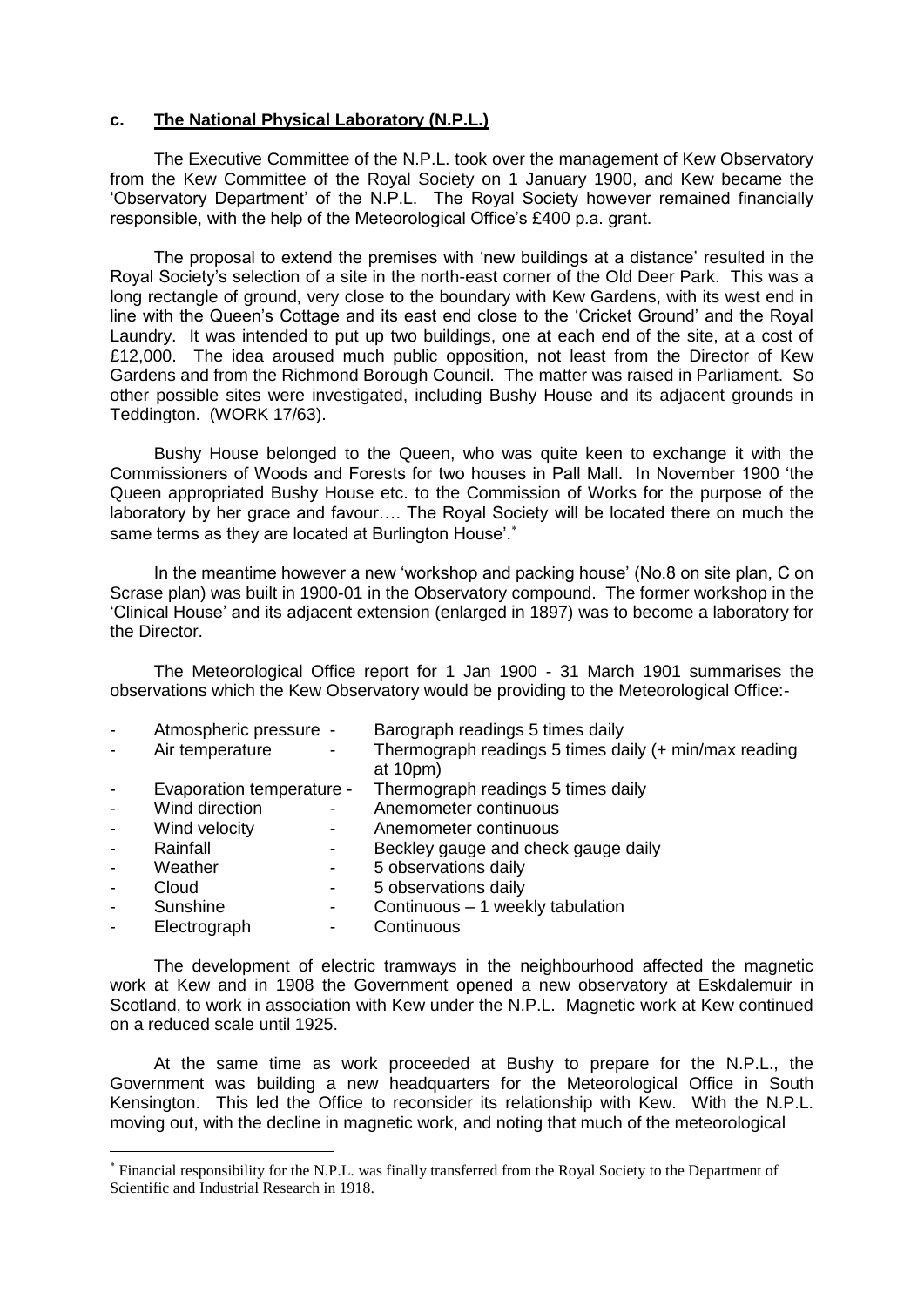records work was now being done by the Office's own central staff, the Meteorological Committee gave notice in May 1909 that they were not prepared to continue their grant to Kew beyond 31 December 1910.

This led to a reorganisation. The management of the three observatories (Kew, Eskdalemuir and Valencia (in Ireland, established 1867) should come under a Royal Society Committee, through the Director of the Meteorological Office (who would be a member of the Committee). Each observatory would have its own Superintendent. For the time being, until extra new buildings at Bushy were ready, the testing of instruments (which would continue to be a N.P.L. responsibility) would continue to be carried out at Kew, but on the N.P.L.'s behalf. When the Treasury had accepted the new scheme, it was agreed that the Meteorological Committee would take over the staff of the observatories from 1 July 1910 (BJ8/32). Bushy House was by then ready and the N.P.L. moved there, handing over control of Kew to the Meteorological Committee and Meteorological Office.

The transfer of the verification work from Kew to Bushy was finally completed by the end of May 1913.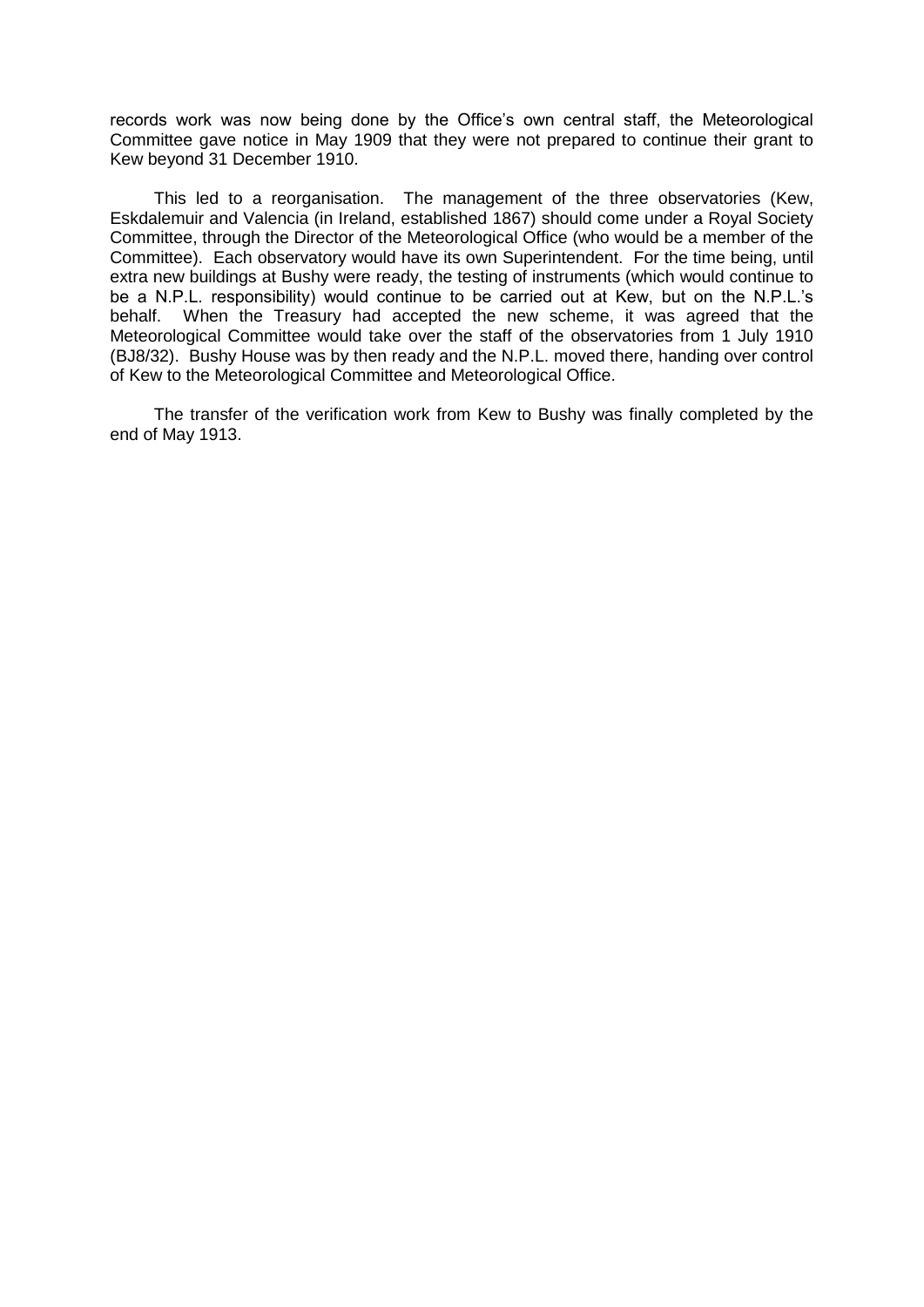#### **d. The Meteorological Office**

The work of Kew was now to concentrate on meteorology, terrestrial magnetism, atmospheric electricity and seismology. After the final removal of the verification work, considerable reorganisation of the layout within the main building became possible (see at 'The Internal Arrangement of the Observatory', Section 7 below), and planting was done in the grounds (see at 'Observatory Compound' above).

In May 1912 a proposal to erect a steel tower to support an anemometer with its head 40 feet above ground – outside the observatory enclosure if possible, to be well away from the 'magnet house' – led to an enquiry into what rights the observatory had outside the compound. The interesting outcome of a lot of minuting and correspondence was as follows (in October 1915):-

- i. the use of the Observatory is assigned by licence of the Crown to the Royal Society
- ii. the two enclosures round the Observatory and the right of access to the obelisks are held by the Royal Society on an annual tenancy from the Office of Works
- iii. an iron tower, erected by consent of the Office of Works given on 3 June 1912, stands on a small plot on the right hand of the access road between the golf club house and the gate, originally used as a theodolite stand for cloud observations
- iv. a small plot, allegedly 40' x 40', but apparently the 25' x 25' 'cowl shed' marked on the 1913 OS map, was probably an 'anemometer hut' removed about 1905 – the site being now (1915) occupied as a shelter by the golf club
- v. the tenancies were granted to the Kew Committee of the Royal Society under two memoranda, dated 24 March 1893 (in which 'a wooden structure' mentioned was probably the anemometer hut) and 27 April 1894. The second of these was presumably the lease of the 5 acres from the office of Woods and Forests.

(It is interesting that there is no direct reference in this file to the Office of Woods and Forests – other than that the original request to erect the steel tower was to be referred to them in 1912). The Office of Works enquired whether the Meteorological Office wished to retain properties iii and iv, and, if so, for what purpose. The file (WORK 6/418) ends there; but the iron tower possibly appears in a new location in the observatory compound in the photograph published in 1947 but probably dating from the late 1930s (Figure 28).

In 1919 an underground 'magnetic house' with 2 rooms was erected in the observatory basement – but all magnetic observations ceased in 1925, and in 1926 the old magnetographs in the main building were replaced by seismographs.

In 1920 the Meteorological Office was placed under the control of the Air Ministry, and thereafter the annual reports were submitted to the Air Council. The Royal Society's involvement was finally at an end. In the 1920s, partly as a result of the change of emphasis implied by this change of authority, much work on the development of radio-sondes (instruments to record observations in the air above ground, and to transmit the results directly to the ground, without human participation) was carried out at Kew. In September 1924 'upper air work' was transferred to Kew from R.A.F. Benson, and the workshop was extended and supplied with electric light and power, and new machine tools. An office and laboratory were set up in 'another existing building' (the south end of the Clinical House) and apparatus for the calibration of balloon meteorographs installed. Balloon ascents (some from Kew, some from Sealand aerodrome, but all master-minded from Kew) began in 1924 – with steadily improving results.

A number of other important changes in the instrument installation were made at this time. The photo heliograph, installed in the Dome in 1856, was sent to the Science Museum in 1926/7; and the Robinson-Beckley anemometer (with revolving cups) above the dome was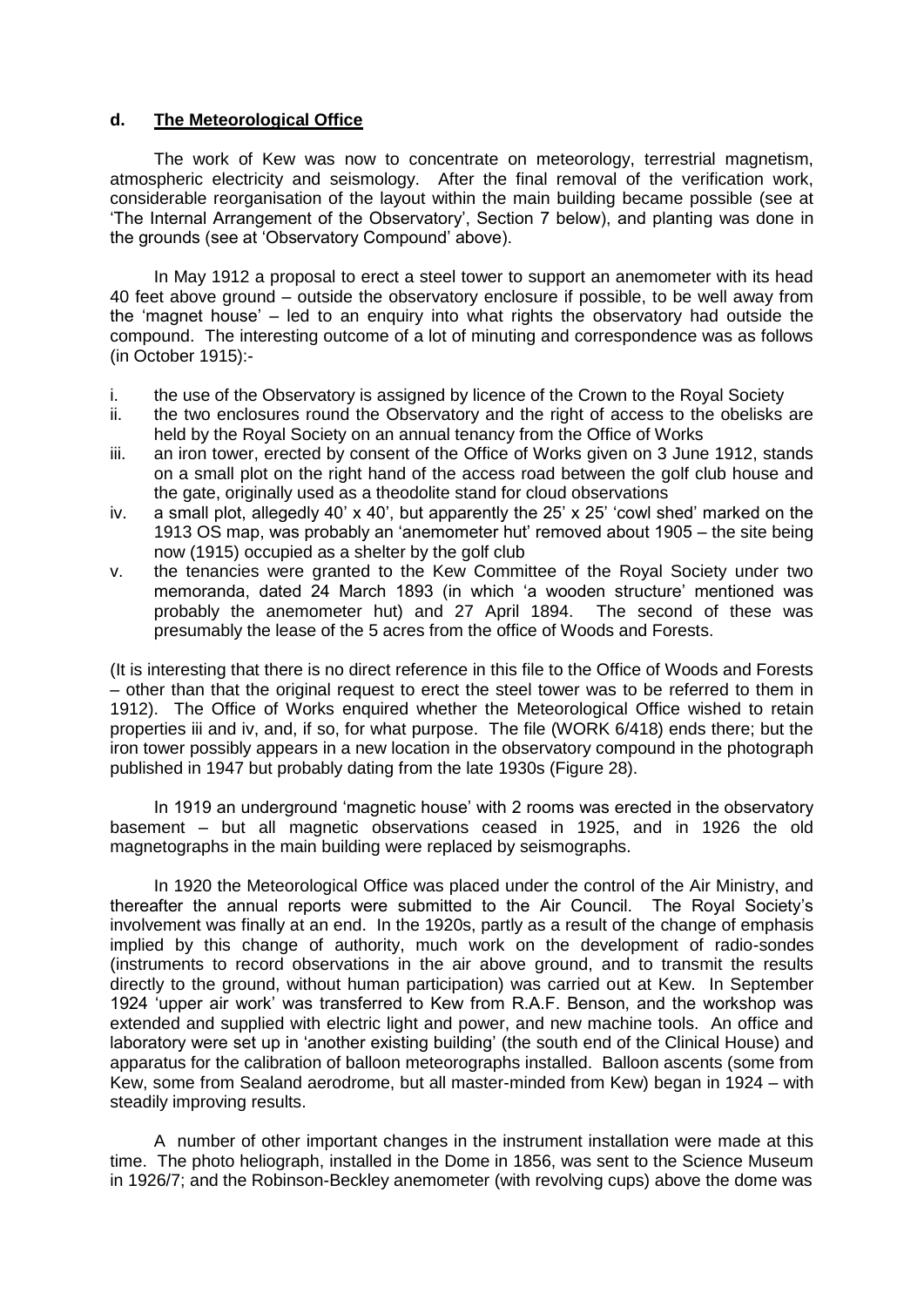relocated in the SW corner of the grounds and was replaced by a Dines pressure tube anemograph with its vane 75 feet above ground level on 1 January 1931. The older Dines anemometer, erected on staging at the corner of the roof in 1913, was taken down in 1931/2 and the staging removed in 1934. In 1927 a 'nephoscope hut' (not identified) was erected, and in 1930 the underground laboratory at the south east was constructed. (Scrase) This was described as 'underground atmospheric electricity lab' in 1967 and as 'shelter' in the architect's plan of 1981. (Building 12 on site plan, H on Scrase plan).

A bad flood in 1910 had caused the Office of Works to make new sanitary arrangements in the basement, but in December 1924 the 'worst flood for 30 years' flooded the vaults for over a week, and on 7 January 1928 'the highest flood on record' not only completely submerged the 'observation lawn' but came up in the basement almost to the level of the new floors. In 1935 the floors of the upper storey of the Observatory were pronounced unsafe and were replaced by new floors supported on steel girders. The 18<sup>th</sup> century ceiling mouldings in the entrance hall and in the Superintendent's room had to be sacrificed.

In 1937 it was decided that the instrumental work on radiosondes should be based at Kew, and a small 'factory' was developed, with a new calibration house (3 on site plan) erected in early 1942. In May 1939 the 'investigation of the upper atmosphere' was laid down as Kew's main priority, with atmospheric electricity second. During World War II work on the radiosondes predominated. (The first British radiosonde ascent in 1938 was unsuccessful, but the Kew Mark I developed in 1939-41 proved satisfactory). The radiosonde work was moved to Harrow in 1946.

With a start to the resumption of normal operations in 1946-7 a mercury-and-steel thermograph was installed, with its records 'in the nearby chronograph hut'. If the thermograph is the 'radiation recorder (bimetallic)' shown in the Observatories Yearbook 1965 photo dated February 1967 (Figure 32) the otherwise unidentified 'chronograph hut' might be the one standing by the figure 23 in that photograph – but the hut is not shown in the 1965 plan, nor in the 1965 air photo. In January 1969 the photo thermograph and the 'north wall screen were replaced by an electric resistance aspirated psychrometer in the centre of the main lawn.

The development of the airport at Heathrow led to increased study of opacity, fogs and ground fog in the 1950s. A wind tunnel was built in the Clinical House in the 1960s.

In 1950 the Ministry of Works spotted that the Air Ministry had not paid up the 5s annual rent since Christmas 1943. A decision was taken in 1953 to make no further claim for rent.

From 1959 Kew began work on rocket and satellite equipment, designing instruments to be sent up in American satellites, including a spectrometer designed and made at Kew in the former 'calibration hut', and in 1961 the 'Skylark' rocket. The balloon winch hut was built in 1963.

In the late 1970s the work at Kew was gradually being phased out. In 1974 many of the instruments were sent away to the Science Museum and the National Maritime Museum. In 1980 the Observatory was finally closed down.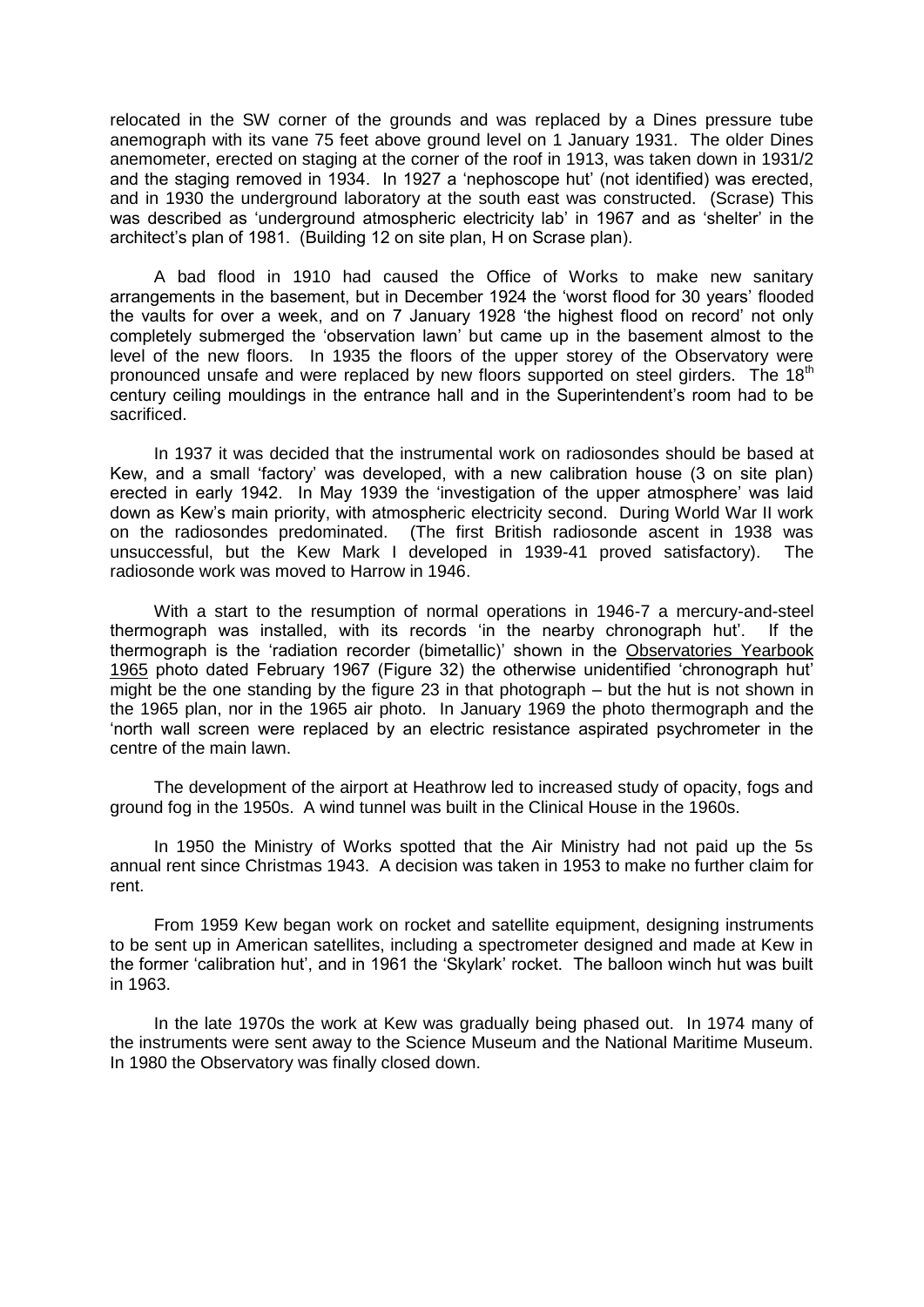### **7. THE INTERNAL ARRANGEMENT OF THE OBSERVATORY BUILDING**

There are 3 main descriptions of the layout of the rooms in the Observatory building itself, which give us a snapshot of the arrangement in 1844, 1896 and 1968. It may be convenient to set them out side by side.

| <b>Source</b>          | 1844 British<br><b>Association Report</b> | 1896 description of<br><b>Kew Obs. by Charles</b> | (TNA BJ5/298) 1968<br>letter to D. G. Met |  |
|------------------------|-------------------------------------------|---------------------------------------------------|-------------------------------------------|--|
|                        | by Francis Ronalds                        | <b>Chree (Royal Society)</b>                      | Office from S. G.                         |  |
|                        |                                           |                                                   | <b>Crawford (Supt., Kew</b>               |  |
|                        |                                           |                                                   | O.                                        |  |
| <b>Basement N room</b> |                                           | Magnetograph room                                 | Laboratory (optical                       |  |
|                        |                                           |                                                   | eqpt)                                     |  |
| <b>Basement S hall</b> | No information except                     | Incl. a walled off                                | Pendulum room                             |  |
|                        | 'accommodation for                        | pendulum room                                     | removed. Modle Room                       |  |
| <b>Basement NW</b>     | caretaker and his                         | Photographic room                                 | Dark room                                 |  |
| <b>Basement SW</b>     | family'                                   | Kitchen                                           | Switch room                               |  |
| <b>Basement NE</b>     |                                           | Caretaker's apartments                            | Office                                    |  |
| <b>Basement SE</b>     |                                           | Sextant room                                      | <b>Clock Room</b>                         |  |
|                        |                                           |                                                   | (synchrometer)                            |  |
| Main floor N hall      |                                           | North Hall entrance                               | Entrance Hall & gallery                   |  |
|                        | Display cases                             |                                                   | Instrument displays                       |  |
| Main floor S hall      |                                           | Computing room                                    | Superintendent's room                     |  |
|                        |                                           |                                                   | and Library                               |  |
| Main floor NW          |                                           | Stairs and?(carpenter's                           | Electrograph &                            |  |
|                        | <b>Transit instrument</b>                 | room)                                             | thermograph                               |  |
| Main floor SW          | room                                      | Thermometer room                                  | Office and barometers                     |  |
| Main Floor E           | Great mural quadrant                      | Barometer room (+                                 | Admin office                              |  |
|                        |                                           | standard clock)                                   |                                           |  |
| Upper floor N          | Library/laboratory                        | Library                                           | Seismic room                              |  |
| Upper floor S          | Bedroom                                   | Superintendent's room                             | Angstrom room and                         |  |
|                        |                                           |                                                   | record storage                            |  |
| Upper floor NE         |                                           | Optical room                                      |                                           |  |
| Upper floor SE         | [not yet built]                           | First Assistant's room                            | Caretaker's flat                          |  |
| Upper floor W          |                                           | (Not yet allotted)                                |                                           |  |
| Roof                   | Dome, Electrical                          | Dome with                                         | Dome housing                              |  |
|                        | observatory                               | photoheliograph and                               | anemograph                                |  |
|                        |                                           | anemometer                                        |                                           |  |
|                        |                                           | Lens room with                                    | [Removed]                                 |  |
|                        |                                           | anemometer records                                |                                           |  |
|                        |                                           | and lens testing                                  |                                           |  |

Other known alterations in the interior prior to the 1980s reconstruction were:-

- i. the partitioning of the transit room to provide a room for the 'Magnetic Sergeants', subsequently used for verification of thermometers (1872 and 1877)
- ii. the provision of a new staircase 'from the ground floor to the first floor' in 1883 (actually basement to main floor) in west wing
- iii. the dome was lifted and refitted in 1886
- iv. Major alterations in 1913 after the last of the verification work had been transferred to the N.P.L. in Teddington included:
	- the construction of the gallery in the north hall octagon room to give better access to the upper tiers of cases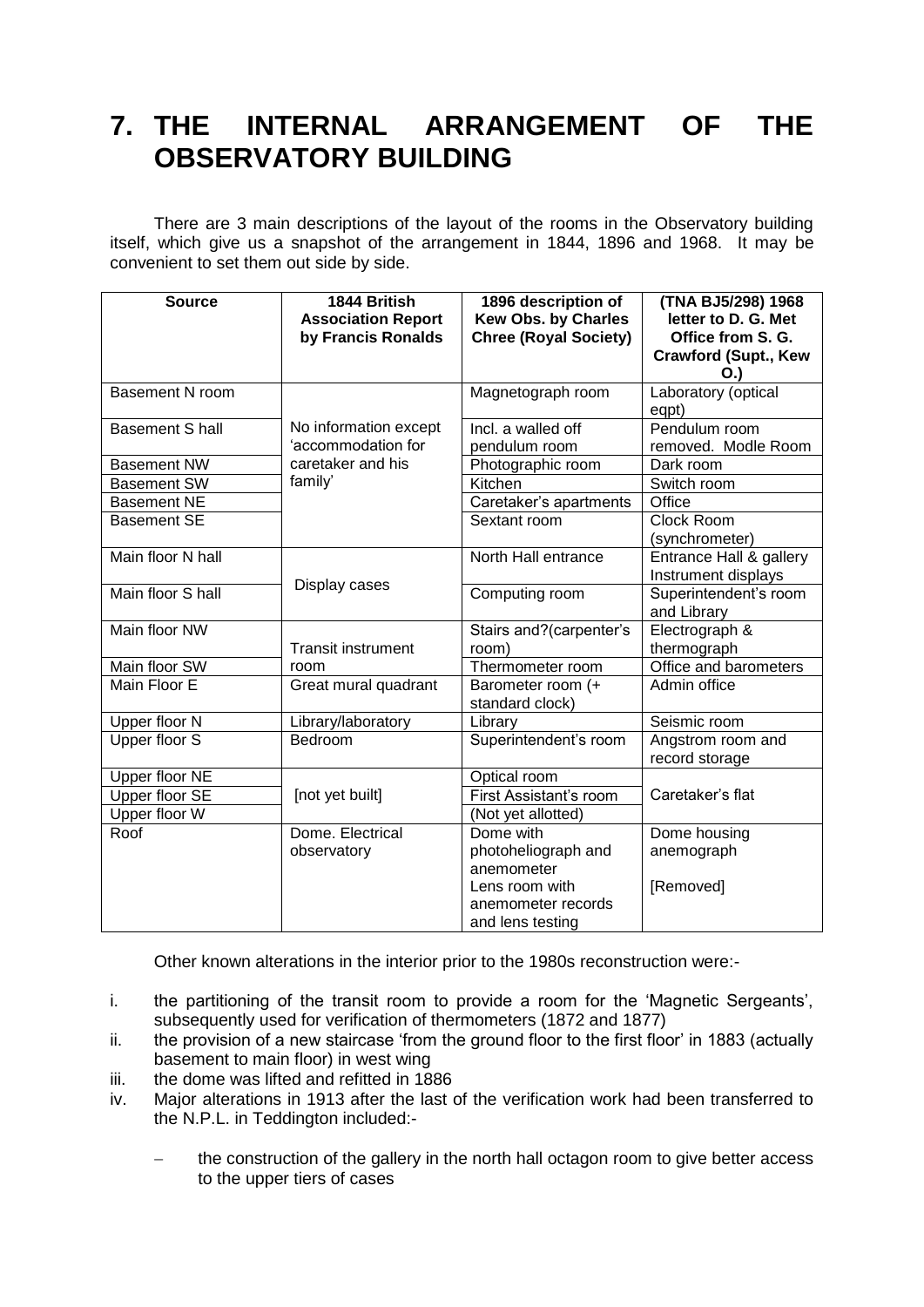- the rebuilding of the 'seismograph hut' in the south hall of the basement
- new rooms with raised floors in the basement dark room and photographic laboratory on the west side, physical laboratory and 'time room' (with standard clock, etc.) on east side
- the south octagonal room on the ground floor converted to Superintendent's office and Committee room, and the side room on the east into a library. The side rooms on the west (with an awkward protruding staircase) made into one computing room
- the upper floor made into rooms for resident observer and caretaker (and one room reserved for Director)
- new lavatories and offices partly in the main building (and partly in the outbuildings erected as a workshop by the N.P.L. – the rest of which refitted as workshop)
- v. Repair work in 1934-35 included the replacement of the upper storey floors by new ones supported by steel girders (which entailed the sacrifice of the ceiling mouldings in the main hall and the Superintendent's room). The electrical supply in the building was converted to A/C.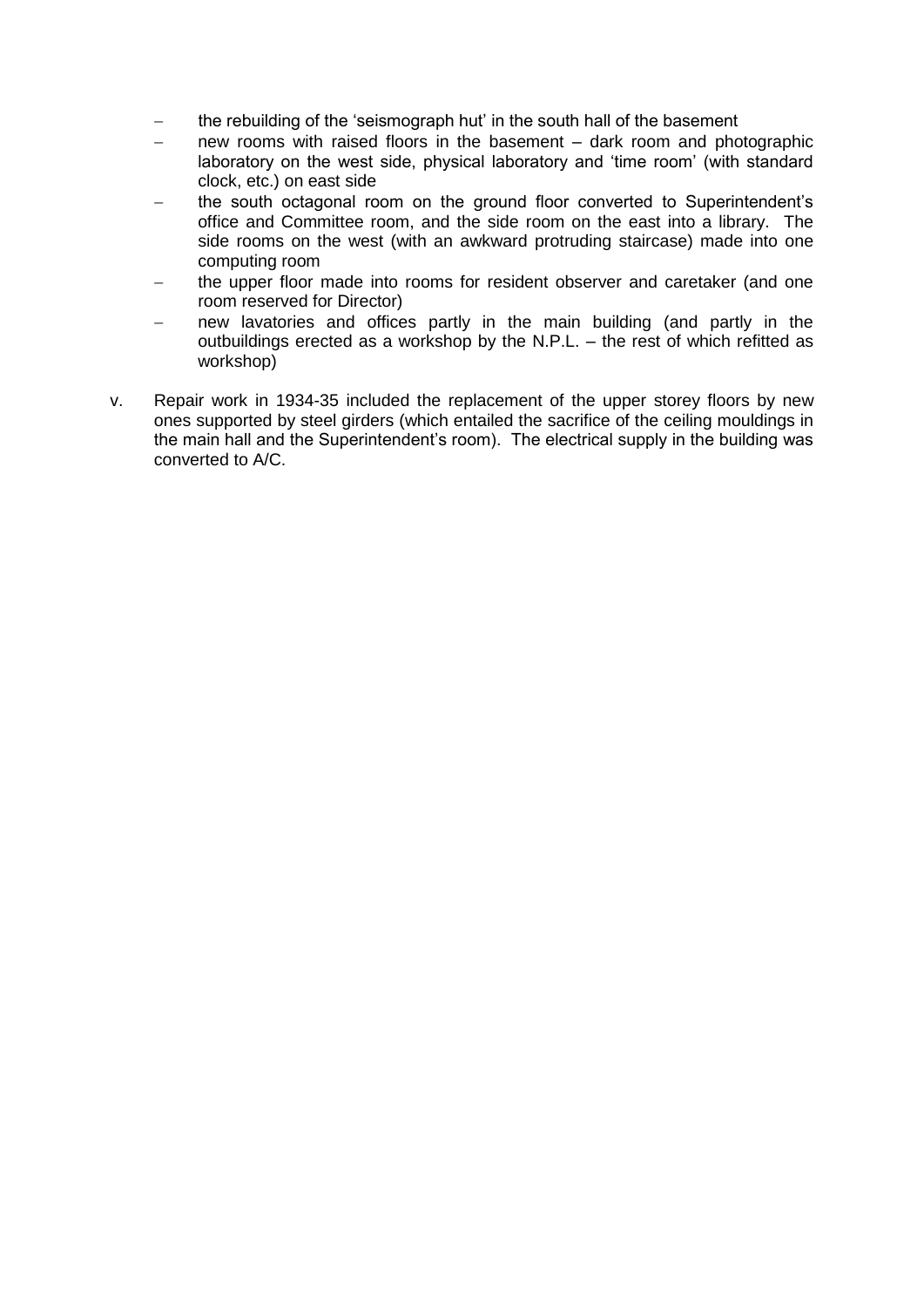## **8. THE OUTBUILDINGS**

Most of these have been mentioned in the foregoing sections. This is a readyreference tabulation.

| No. on<br>site<br>Man | No. on<br><b>Scrase</b><br>man | No. on<br>1985<br><u>plan</u> | Date built        | <b>Date</b><br>demolished | <b>Purpose – and comments</b>                                                                                                                                                                                                                                                                    |
|-----------------------|--------------------------------|-------------------------------|-------------------|---------------------------|--------------------------------------------------------------------------------------------------------------------------------------------------------------------------------------------------------------------------------------------------------------------------------------------------|
| $\mathbf{1}$          | A                              | A                             | 1768-9            | Extant                    | Observatory (enlarged 1888+1892)                                                                                                                                                                                                                                                                 |
| 1a                    |                                |                               | 1914              | Extant                    | Terrace                                                                                                                                                                                                                                                                                          |
| 1 <sub>b</sub>        |                                |                               | ?World War II     | $\overline{c.1980}$       | Fire escape                                                                                                                                                                                                                                                                                      |
| 1c                    |                                | 0                             | ?World War II     | 1980s                     | Water tank                                                                                                                                                                                                                                                                                       |
|                       |                                |                               |                   |                           |                                                                                                                                                                                                                                                                                                  |
| $\overline{2}$        | D                              | B                             | 1866-75           | Extant                    | Brick building, now merged with 5.<br>'Clinical House'. S end a workshop in<br>1896. Laboratory in 1901. Office and<br>lab for 'upper air work' 1924. N end for<br>testing clinical thermometers 1896.<br>Occupied by International<br>Seismological Summary in 1947-8.<br>Wind tunnel in 1960s. |
| 2a                    |                                |                               | 1895              | Extant                    | Small brick extension on N side of 2<br>for testing platinum resistance<br>thermometers (1896)                                                                                                                                                                                                   |
| 2 <sub>b</sub>        |                                |                               | By 1894           | 1980s                     | Small lean-to at SW end of 2.<br>(Appears larger in Scrase plan, but not<br>in 1933 map nor 1965 plan).                                                                                                                                                                                          |
| 2c                    |                                |                               | ?mid 1930s        | 1980s                     | Lean-to extensions at NW and W of 2                                                                                                                                                                                                                                                              |
| 2d                    |                                |                               | ?mid 1930s        | By 1967                   | (not on 1933 map, but (possibly joined<br>together) on Scrase plan. Both extant<br>in 1960, but only 2d remaining by<br>1965.                                                                                                                                                                    |
|                       |                                |                               |                   |                           |                                                                                                                                                                                                                                                                                                  |
| 3                     |                                | K.                            | <b>Early 1942</b> | 1980s                     | Wooden. Probably 'new calibration<br>house' built early 1942 (Harrison). Not<br>on 1933 map but shown in 1960.<br>Occupied by International<br>Seismological Summary Unit in 1965.                                                                                                               |
| 4                     |                                | N                             | ? 1942            | 1980s                     | Corrugated iron hot water storage                                                                                                                                                                                                                                                                |
|                       |                                |                               |                   |                           | tanks. Not shown 1937, but in 1960.<br>Probably date from World War II; at<br>same time, or before, 3.                                                                                                                                                                                           |
|                       |                                |                               |                   |                           |                                                                                                                                                                                                                                                                                                  |
| 5                     |                                |                               | 1981-3            | Extant                    | New office building for Lesser group.                                                                                                                                                                                                                                                            |
|                       |                                |                               |                   |                           |                                                                                                                                                                                                                                                                                                  |
| 6                     | D                              | D                             | 1854-66           | 1980s                     | Wooden 'experimental hut' for testing<br>self-recording instruments. Built in<br>garden granted 1854. Shown on map<br>surveyed 1866. Illustrated in Strand<br>1891.                                                                                                                              |
| 6a                    |                                |                               | ?1950s            | 1980s                     | Greenhouse (apparently on site on<br>some sort of pylon seen only in photo<br>published 1947 but probably from<br>1930s). In 1960 map.                                                                                                                                                           |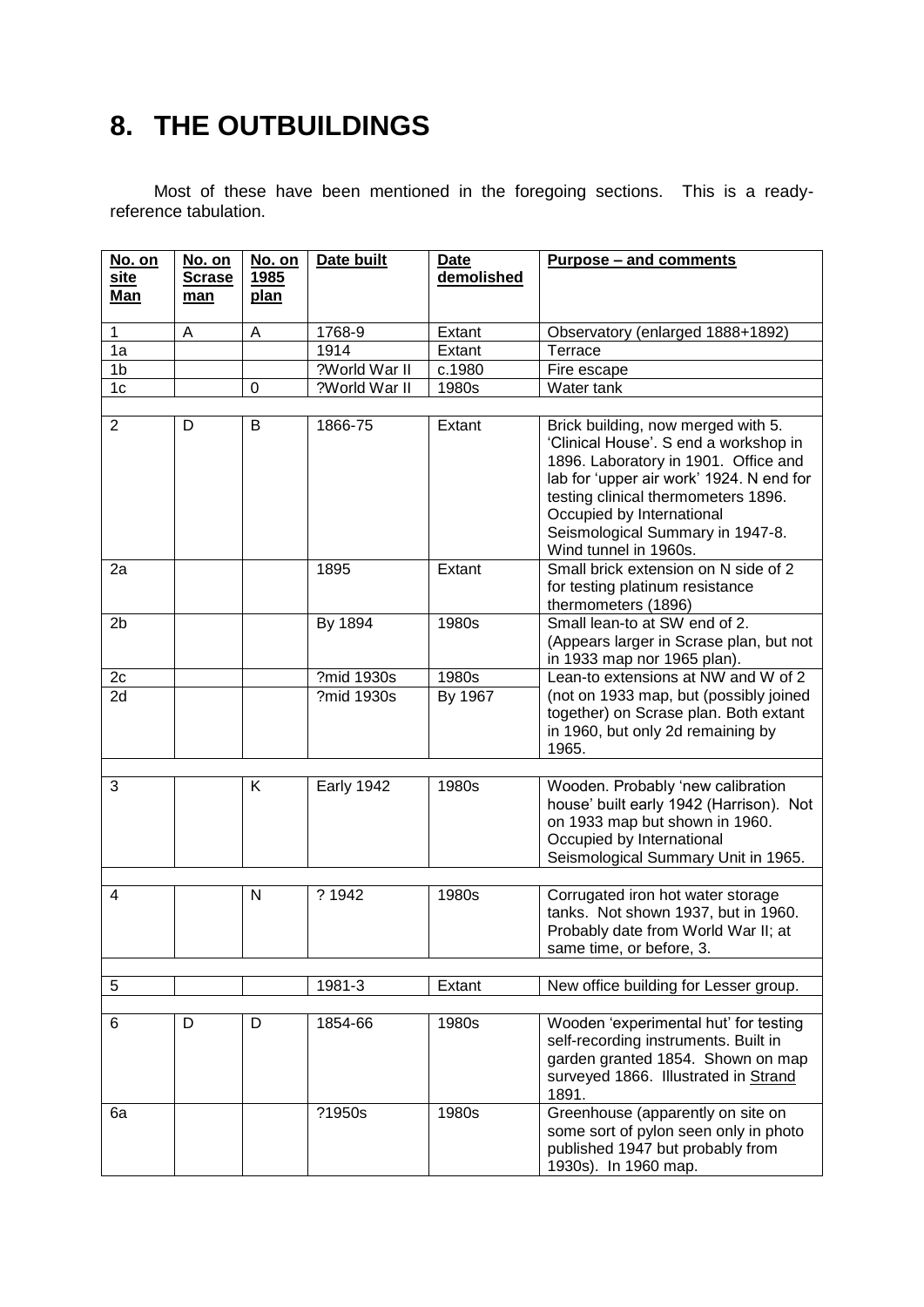| No. on<br>site  | <u>No. on</u><br><b>Scrase</b> | No. on<br><u>1985</u> | Date built            | <b>Date</b><br>demolished    | <u><b>Purpose – and comments</b></u>                                                                                                                                        |
|-----------------|--------------------------------|-----------------------|-----------------------|------------------------------|-----------------------------------------------------------------------------------------------------------------------------------------------------------------------------|
| Man             | man                            | plan                  |                       |                              |                                                                                                                                                                             |
| $\overline{7}$  |                                |                       | 1981-3                | Extant                       | New caretaker's cottage for Lesser<br>Group                                                                                                                                 |
|                 |                                |                       |                       |                              |                                                                                                                                                                             |
| 8               | $\mathsf{C}$                   | C                     | 1901                  | Extant                       | Brick building (now Museum) 'new<br>workshop and packing house' built<br>1901. Not in Chree plan 1896, but<br>(without 8a) in 1913 map. Partly used<br>for lavatories 1913. |
| 8a              |                                |                       | 1924                  | Extant                       | Penthouse extension at S end of 8. Not<br>in 1913 map but seen in 1929 air photo.                                                                                           |
| 8b              |                                |                       | c.1930-32             | 1960                         | Small lean-to shed on SE side of 8. Not<br>seen in 1929 air photo, but in 1933 map<br>and Scrase plan.                                                                      |
| 8c              |                                |                       | c.1939-60             | 1980s                        | Large lean-to building on SW side of 8.<br>Not in 1933 map, nor in photo<br>(published 1947 but probably late<br>1930s). In 1960 map.                                       |
| 8d              |                                |                       | ?by 1947              | ?1950s                       | ?Possible site of chronograph hut<br>(1947)                                                                                                                                 |
|                 |                                |                       | by 1966               | 1980s                        | Small detached wooden shed (not in<br>1965 plan nor 1965 air photo, but<br>shown in 1967 photo.                                                                             |
| 8e              |                                |                       | 1967                  | 1980s                        | Small hut not noted until architect's<br>plans of 1981                                                                                                                      |
| 9               |                                | G                     | 1933-60               | 1980s                        | Wooden building - carpenters shop<br>(1967). Not in 1933 map, but in 1960<br>map and 1965 air photo.                                                                        |
|                 |                                |                       |                       |                              |                                                                                                                                                                             |
| 10              |                                | J                     | 1964                  | Extant                       | Pump house erected 1964.                                                                                                                                                    |
| 11              |                                | L                     | 1933-60               | Overgrown by<br>brambles     | 'Underground Seismological House'<br>(1967), 'shelter' in 1981 plans. Not in<br>1933 map but shown in 1960.                                                                 |
| 11a             |                                | P                     | 1963                  | By 1980                      | Balloon winch hut built September<br>1963.                                                                                                                                  |
| 11 <sub>b</sub> |                                |                       | 1982-86               | Extant                       | Swimming pool                                                                                                                                                               |
| 12              | H                              | Н                     | 1930                  | <b>Extant but</b><br>ruinous | Underground laboratory built 1929-30,<br>seen in 1933 air photo and Scrase plan.<br>'Underground atmospheric electricity<br>lab' (1965). 'Shelter' in 1981 plans.           |
|                 |                                |                       |                       |                              |                                                                                                                                                                             |
| 13              | F                              | Е                     | Shortly<br>after 1854 | Extant                       | Original 'Magnetic Hut' built soon after<br>2ac. garden acquired, at expense of<br>Gen. Sabine. 'Store' (condemned) in<br>1967.                                             |
| 14              | E                              | F                     | 1896-1913             | Extant                       | New 'Magnetic Hut' built on ground                                                                                                                                          |
|                 |                                |                       |                       |                              | granted 1894. Probably after 1911 (no<br>sign of path past 13 in 1911 photo).<br>Shown in 1913 map. 'Store' in 1967.                                                        |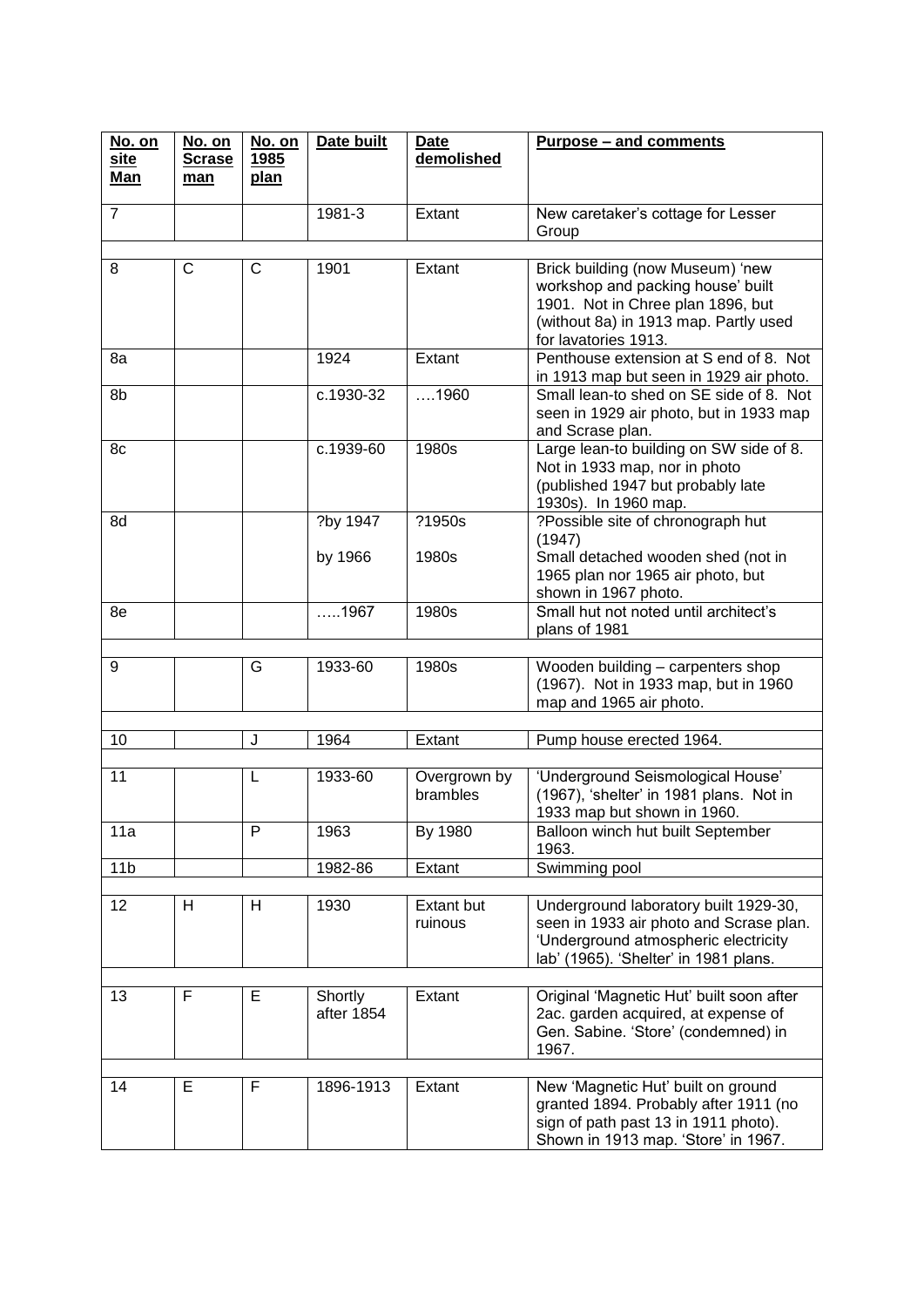### **9. ADAPTATION TO USE AS A COMMERCIAL OFFICE**

Back in the hands of the Crown Estate Commissioners, the Observatory now reverted to its more correct name as 'The King's Observatory, Richmond'.

It was offered for sale in April 1981 by Cluttons estate agents, acting for the Crown Estate Commission. As there were no immediate takers the offer was extended to include a long lease in June 1981. A lease was taken on 21 December 1982 by J. E. Lesser and Sons (Holdings) Ltd for a term of 99½ years dating from 5 July 1982. The term was extended by an agreement of 30 May 1985 to run for a further 25½ years, expiring in 2107.

Although the Lesser Group were themselves contractors, they had employed a local firm of architects, Clifford Culpin and Partners (then of Hogarth House, Paradise Road, Richmond), to draw up plans for the redevelopment of the building and the compound. These were prepared by November 1981 – and were of course a basis for the negotiation with the Crown Estate Commission. (Figure 37)

The new site plan shows that, in general terms, all the buildings would be demolished except the Observatory itself, the former 'Clinical House' (2 on site plan), the workshop (8), the pump house (11) and the two 'Magnetic Huts' (13 and 14). The underground laboratories were apparently dismissed as 'air raid shelters'. A new 'office and amenities block (singlestorey)(5) would be joined onto the west side of the Clinical House; the workshop would become a Museum. (A condition of the lease was that the lessee shall 'cause to be constructed and installed in the cupola a working telescope and to install in the Museum displays recording the history of the Observatory'. The public were to have access, by appointment, to the cupola, the galleried reception room, and the Museum between 10 a.m. and 4.30 p.m. on at least one day a week). Close to the Museum a new bungalow would be built for the caretaker. New car parks would be made and the road pattern altered as necessary. (See site plan).

Within the Observatory building the biggest change would be the construction of a new staircase at the north end of the east wing, running right up from the basement, through the ground floor and 'mezzanine' to the upper floor. The 'mezzanine', in the east wing only, was also new, at the level of the gallery round the entrance hall, and provided a location for new toilets. In the basement a new kitchen was to be beside the new staircase. A false ceiling was inserted in the west wing of the ground floor. The top floor was partly re-partitioned and new fire doors and fire screens inserted. The dome was restored to working order and a telescope (of 1880s vintage) installed.

The anemograph from the dome was removed to the courtyard between the Museum and the caretaker's cottage, as was a length of concrete block wall taken out of the basement. A large storeroom and garage were later built round the back of the pumphouse.

The Museum still displayed some instruments in addition to documents (and copies of documents) and pictures, until the instruments were apparently removed by the Royal Observatory in 2000.

A new swimming pool was made on the west side of the enclosure – a little to the SW of the caretaker's bungalow.

The S.W. underground laboratory remained unopened – and is now almost completely covered by brambles. The S.E. underground laboratory, grassed over in the early 1980s, is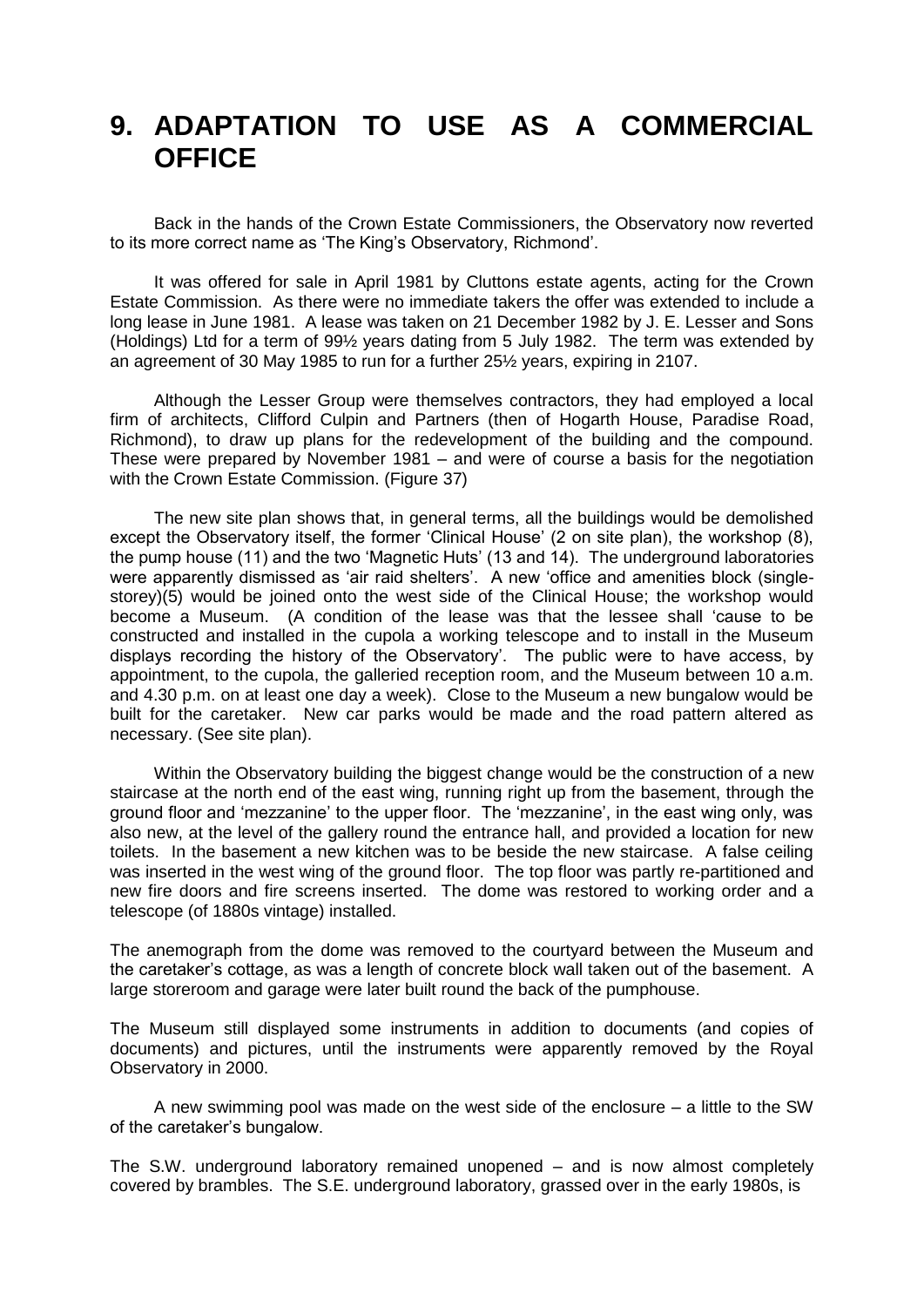marked by a low square mound – but its roof recently collapsed – and there is now a hole in the top of the mound.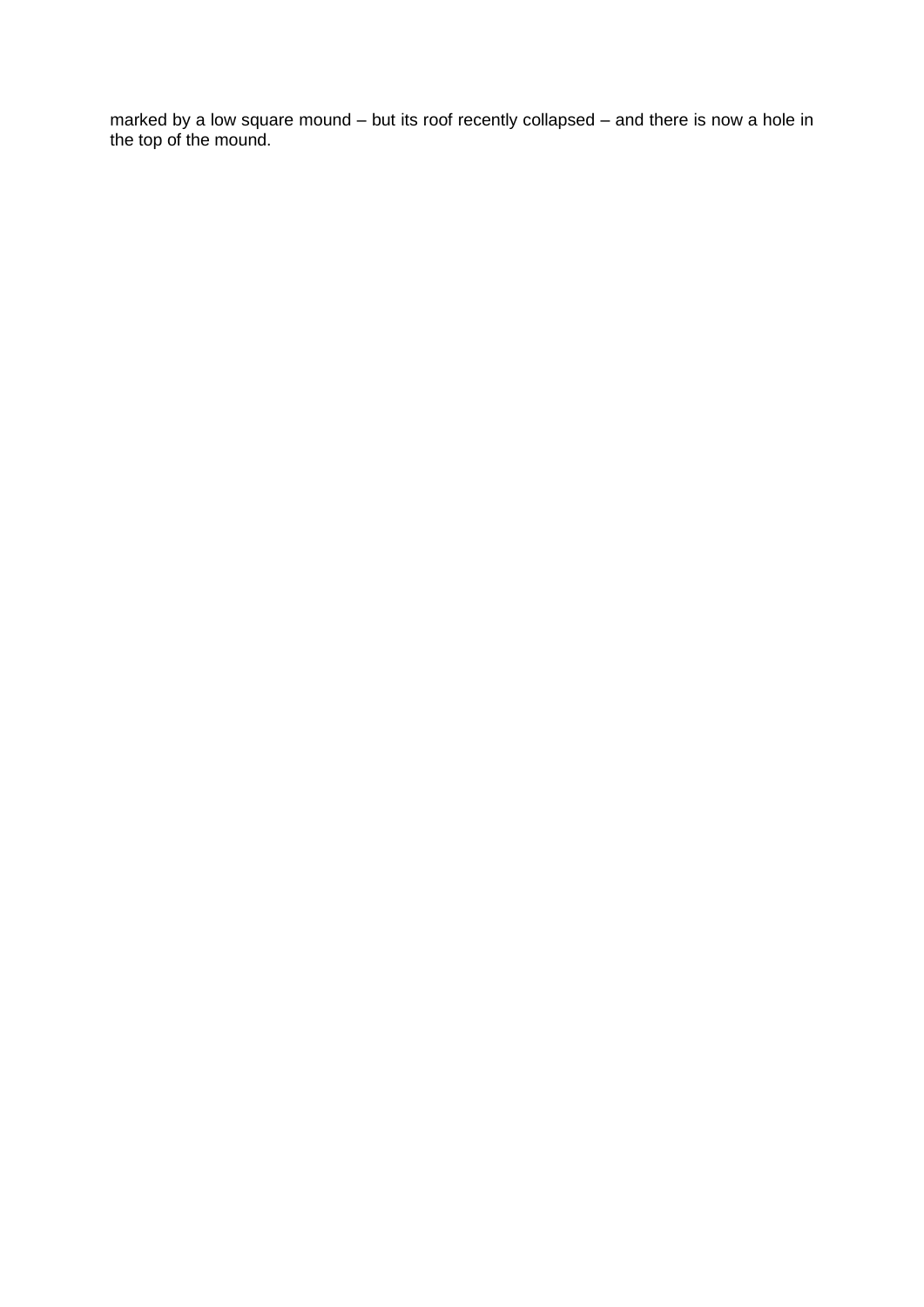### **10. ARCHAEOLOGICAL REMAINS**

The aerial photograph of September 1929 (Figure 24) shows clearly that the north wall of the Charterhouse enclosure (and the road on the north side of the wall) crossed the Observatory compound a little to the south of half-way. The main north-south wall in the Charterhouse enclosure, dividing the monastic buildings in the west from the monastery gardens on the east is also clearly seen in the photo in the south side of the Observatory compound, on a line that would have put it just inside that of the western hedge of the old 2 acre garden.

In 1893 (allegedly 'during some work at the Observatory') some traces of old walls, including this main north-south one were found just outside the Observatory compound in what was later the 'paddock' of the Royal Mid-Surrey Golf Club course (until recently a practice ground). These finds were very badly recorded by the builders on a plan which is now itself missing. But a diagram allegedly based on that plan was drawn up by a Richmond and Twickenham Times artist in 1956 to illustrate an article on the Charterhouse by Margaret C. Aldred (Figure A1). The account tells of 'cells with pointed brick doors' and 'rounded arches', of an 'underground passage 5' 6" high and 9' 9" wide, a tiled floor and a stone room 10 foot by 12 foot. It is not known what happened to these remains, whether they were removed or covered up again. But from the diagram it would seem that projections of the three recorded parallel walls would have extended into the Observatory compound. However the fact that the 5 acre extension of the Observatory land was not granted until 1894 suggests that the RT and T plan should be treated with some caution.

Still the fact remains that the SW corner of the 5 acres granted in 1894 does overlap with what was almost certainly the NE corner of the great cloister of the Charterhouse (see Figure A2). In 1927 a Dr. W. M. Tapp, a Fellow of the Society of Antiquaries and an active member of the Royal Mid-Surrey Golf Club sought permission 'to discover whether any remains of Sheen Priory were to be found in the Kew Observatory ground'. He proposed to start a trench in the SW corner and proceed northward until the old boundary wall is discovered. This trench would be 'close to the fence all the way and would be filled in afterwards'. (Letter from FJW Whipple, Superintendent of Kew Observatory to Director of Meteorological Office 14 July 1927).

The work was started on 18 October 1927. 'The foundations of a considerable building were revealed as well as an underground chamber. More foundations were found in ground leased by the Golf Club, just outside the paddock. After inspection by Mr Bushe Fox the excavation has been filled in. The broken crockery has been preserved.' (Letter from Whipple to DMO 8 February 1928) (There is no information on this held by the Society of Antiquaries).

Also in 1927 an investigation of the Observatory vaults was carried out by Nathanial Lloyd, author of A History of English Brickwork. (See at section on the Observatory building above).

In the 1970s John Cloake compiled from documentary evidence, his first plan of the Charterhouse, published with his article 'The Charterhouse of Sheen' in Surrey Archaeological Collections Vol. LXX1, 1977, pp145-198. This was later revised and republished in 1990 by the Richmond Local History Society as Richmond's Great Monastery: the Charterhouse of Jesus of Bethlehem of Shene. A small further revision of the plan appeared in Palaces and Parks of Richmond and Kew, Vol.1 (p40) in 1995 (see Figure 2).